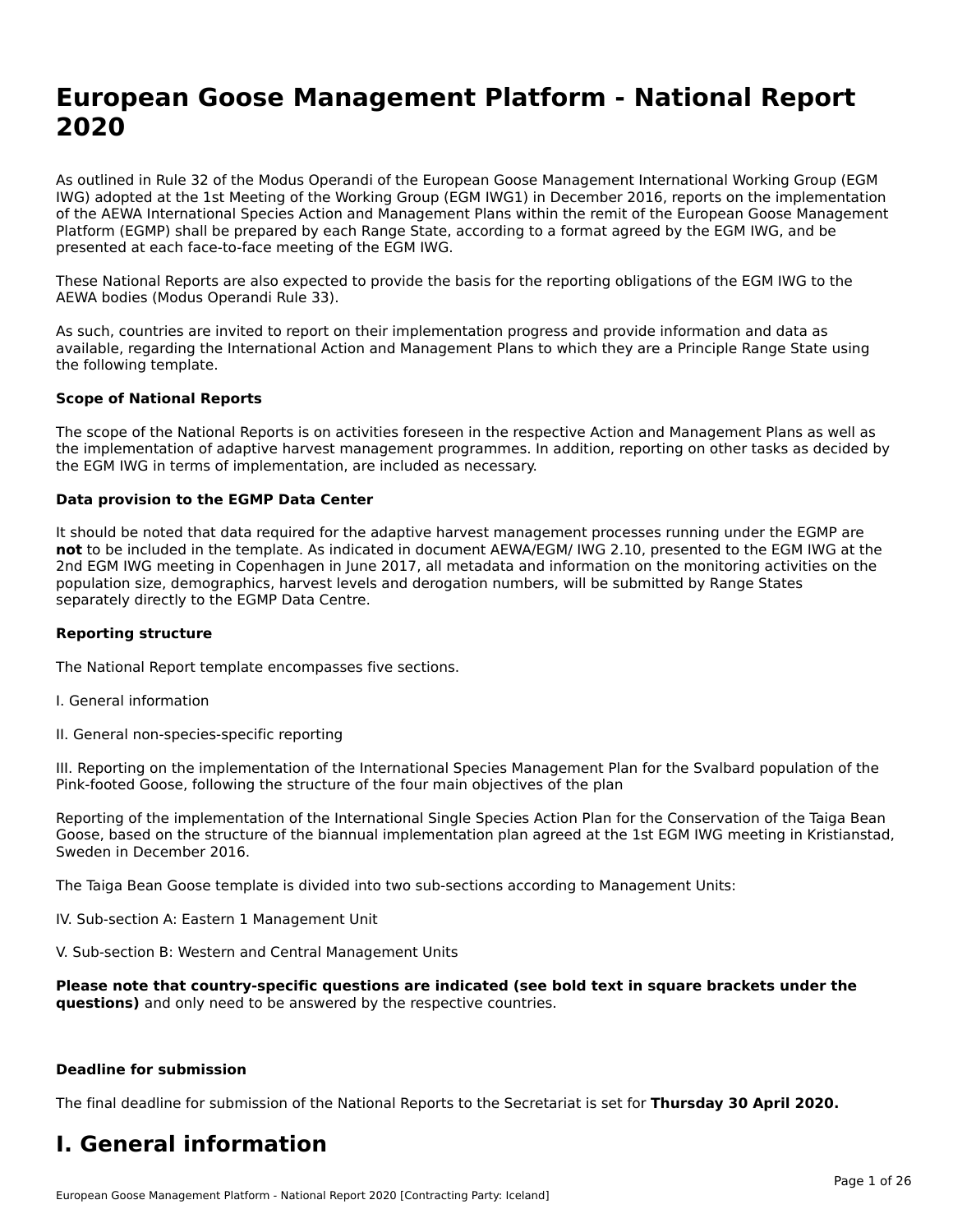#### **To be completed by all Range States**

Name of reporting country › Iceland

# **Designated National EGMP Administrative Authority**

Full name of the institution› Ministry for the Environment and Natural Resources

Name and title of the head of institution › Gudmundur Ingi Gudbrandsson, Minister for the Environment and Natural Resources

Mailing address - Street and number > Skuggasund 1

P.O. Box

Postal code› IS-101

City › Reykjavik

**Country** › Iceland

Telephone  $+3545458600$ 

E-mail› sigurdur.thrainsson@uar.is

Website › https://www.government.is/ministries/ministry-for-the-environment-and-natural-resources/

### **Designated National Government Representative (NGR) for EGMP matters**

Name and title of the NGR › Sigurdur Thrainsson

Affiliation (institution, department) › Ministry for the Environment and Natural Resources

Mailing address - Street and number › Skuggasund 1

P.O. Box

Postal code› IS-101

City › Reykjavik

**Country** › Iceland

Telephone  $+3545458600$ 

E-mail› sigurdurthrains@gmail.com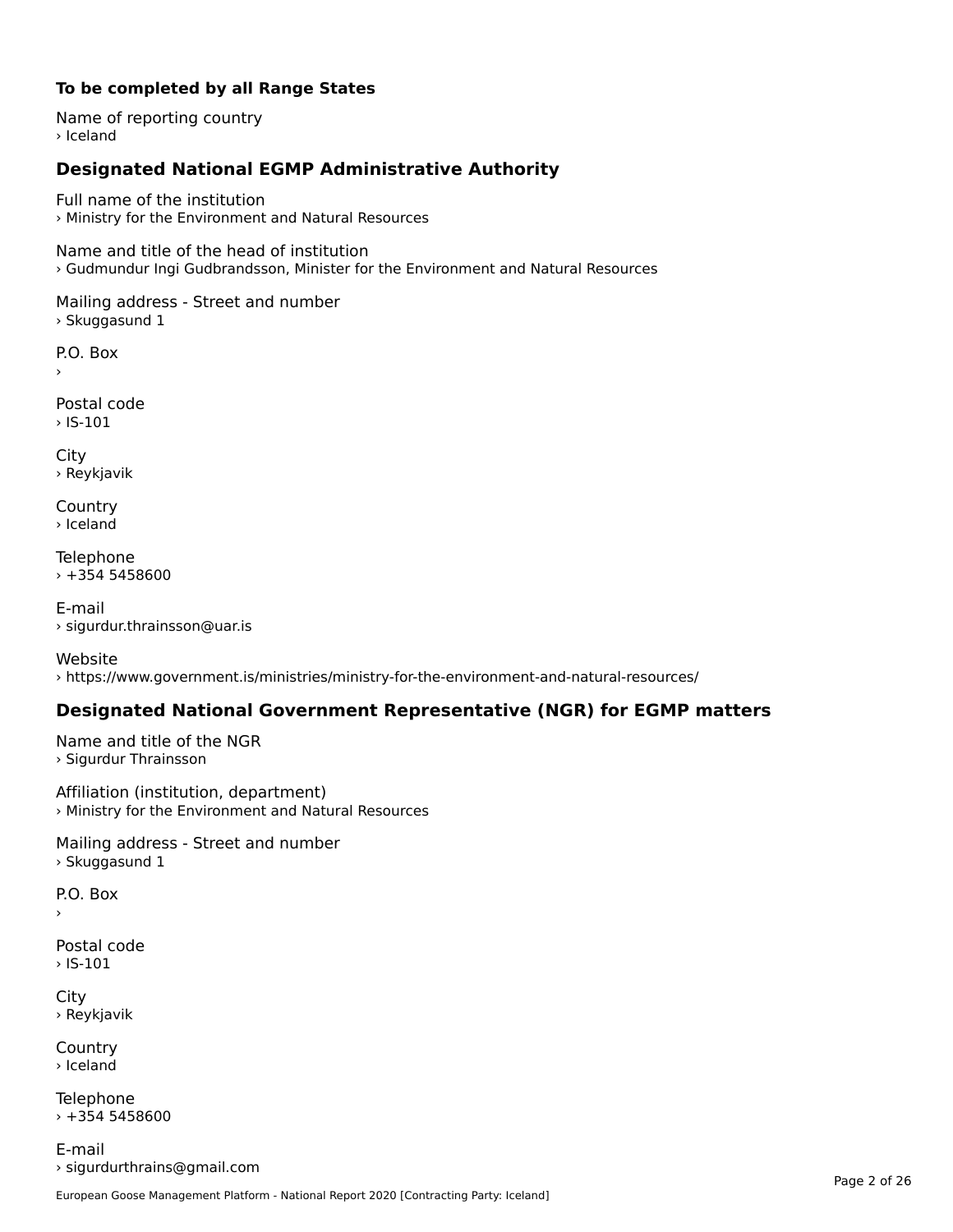website<br>Website ›

#### **Additional designated National Government Representative (NGR) for EGMP matters (if available)**

Name and title of the NGR› Gudmundur A. Gudmundsson

Affiliation (institution, department) › Icelandic Institute of Natural History

Mailing address - Street and number › Urridaholtsstræti 6-8

P.O. Box

Postal code

›

›

City › Garðabær

**Country** › Iceland

Telephone › +354 5900500

E-mail› mummi@ni.is

Website › https://en.ni.is/

# **Designated National Expert (NE) for EGMP matters**

Name and title of the NE › Bjarni Jónasson

Affiliation (institution, department) › Icelandic Environment Agency

Mailing address - Street and number › Suðurlandsbraut 24

P.O. Box

›

Postal code› IS-108

City › Reykjavik

**Country** › Iceland

**Telephone**  $+3545912000$ 

E-mail› bjarni.jonasson@umhverfisstofnun.is

### Website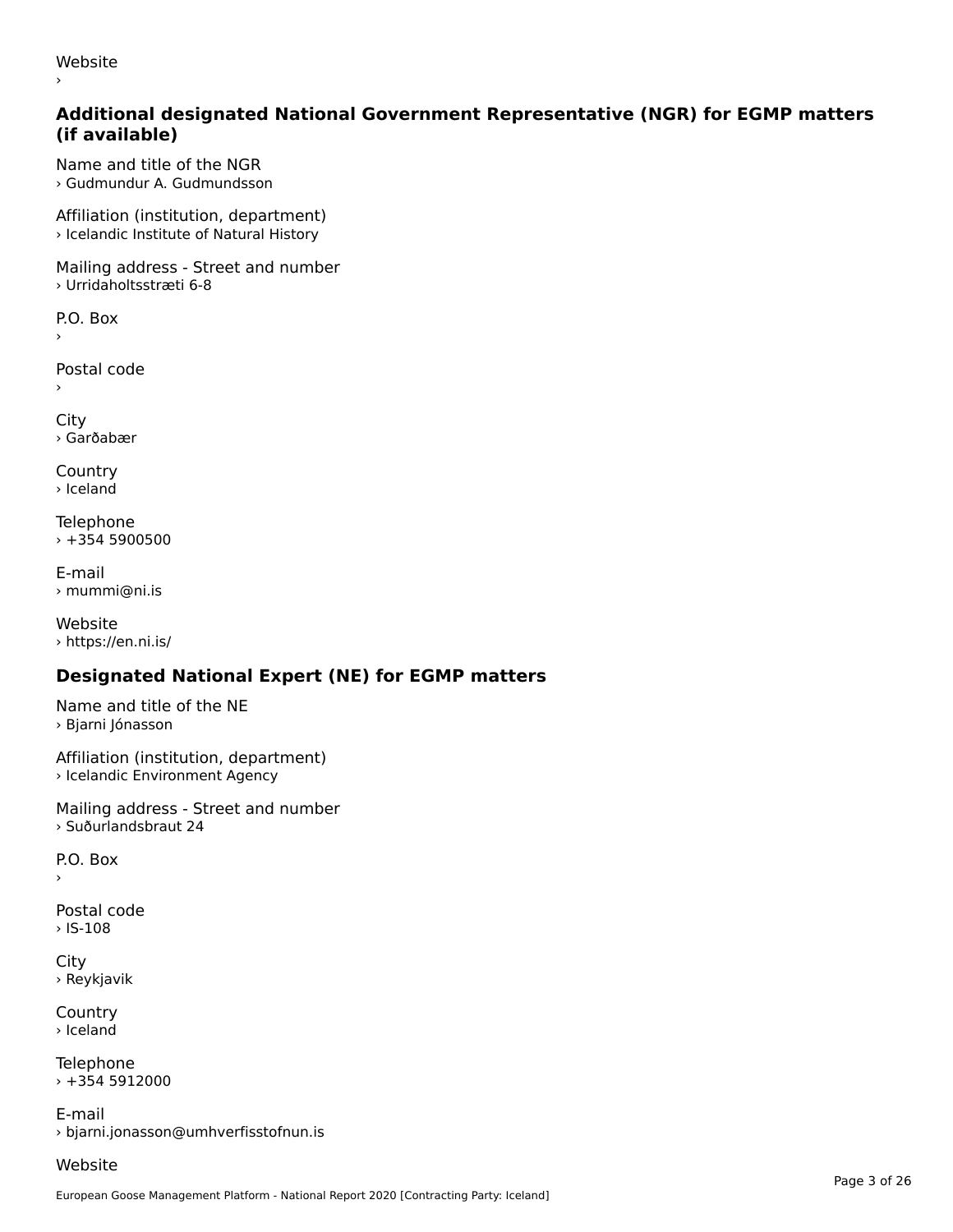# **Additional designated National Expert (NE) for EGMP matters (if available)**

Name and title of the NE Affiliation (institution, department) Mailing address - Street and number  $\overline{P}$ ›Postal code ›City ›**Country Telephone**  $\bar{\phantom{a}}$ E-mail›Website›

#### **Other relevant institutions/entities/individual experts that have contributed to this report**report

Please insert information on any other relevant institutions/entities/individual experts that have contributed to this report ›

### **Additional information and comments (optional)**

Please insert additional information and comments ›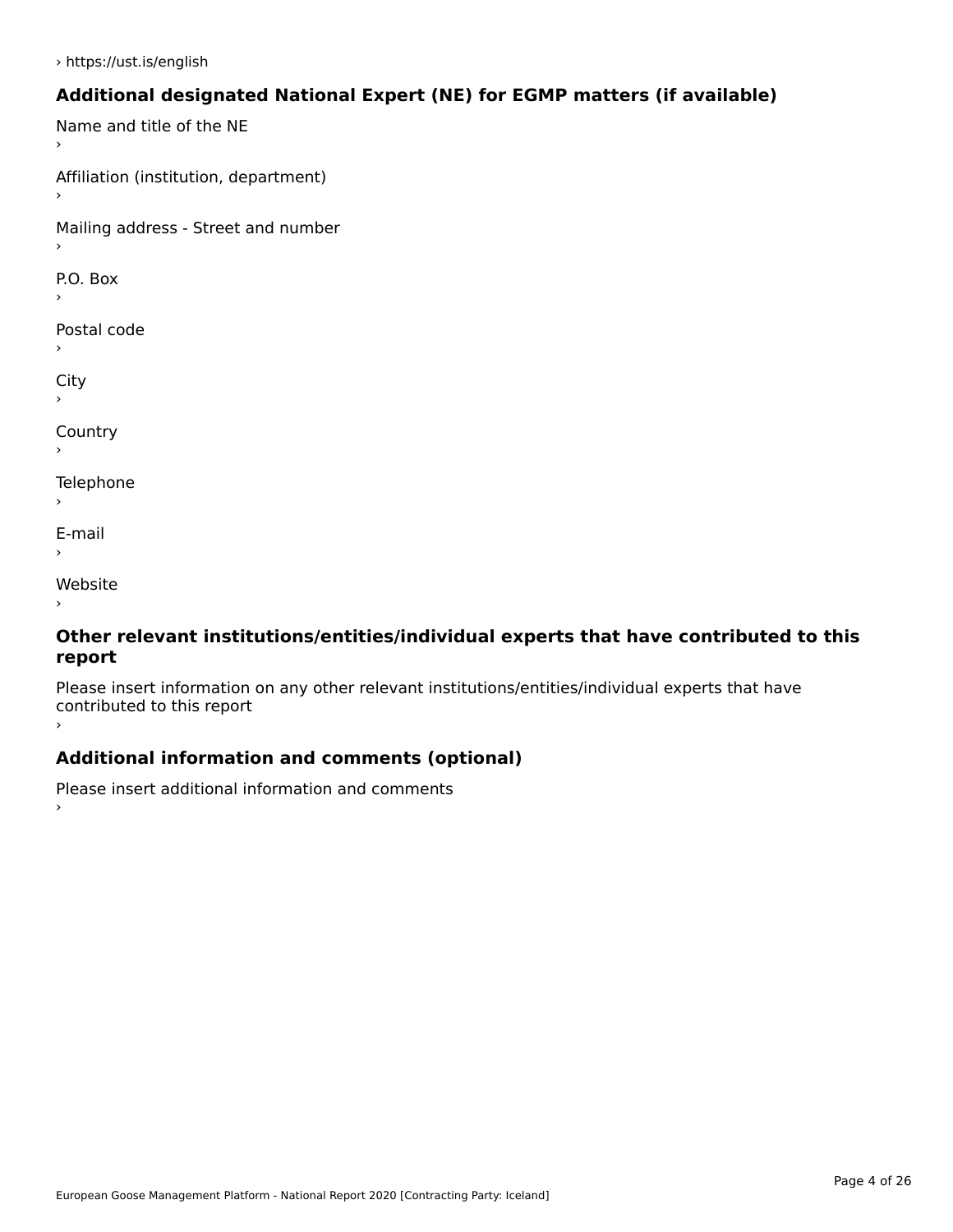#### **II. General non-species-specific reporting**

#### **To be completed by all Range States**

II.1. Are you monitoring the level of agricultural conflict (damage, complaints) with geese in your country n.i. Are you monitoring the lever or agricultural connict (damage, complaints) with g<br>on national (centralized for the entire country), regional(sub-national) or local level?

(PfG ISMP p.33, Objective II  $(4+5)$ ) Please select only one option ☑ Yes**☑ Yes**<br>□ No □ No<br>□ Not relevant

Please indicate the level:

Possibility for multiple options ™ USSIDING TO Multiple options<br>
□ National (centralized for the entire country) ☑ Regional (sub-national) ☑ Local

# **National (centralized for the entire country) monitoring**

Please provide details on the national monitoring methods, units, frequency and the coverage reduction and the coverage of the national momentum methods, and strequency and the coverage  $\frac{1}{2}$  Farmers can log into a centralized service gateway and report if their farming land is being damaged by geese or swans.

Are these national activities species-specific? Me these national activities.<br>Please select only one option ⊠ Yes<br>□ No

Please list the species

›

#### **Regional (sub-national) monitoring**

Please provide details on the regional monitoring methods, units, frequency and the coverage

Are these regional activities species-specific? Please select only one option ☑ Yes☐ No

Please list the species ›

#### **Local monitoring**

Please provide details on the local monitoring methods, units, frequency and the coverage

Are these local activities species-specific? ∧ne enese local decrimed<br>Please select only one option ☐ No

Please list the species ›

Please explain the reasons

Please explain the reasons ›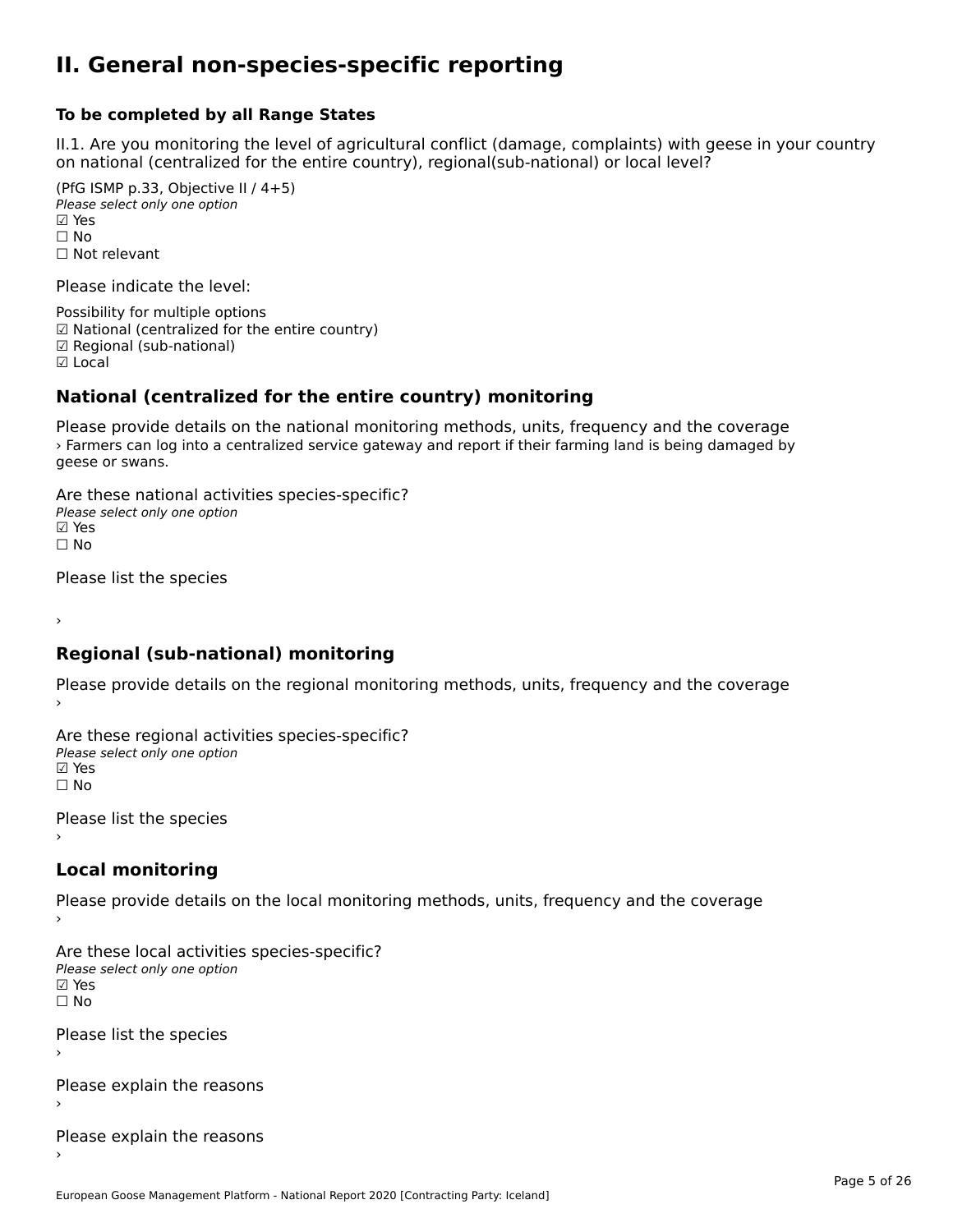II.2. What management measures does your country apply to manage agricultural conflicts related to

(PfG ISMP p. 33, Objective II  $/$  4+5)

Possibility for multiple options

™assibility for maltiple options<br>□ No agricultural conflict related to geese has been recorded in my country

 $\Box$  No management measures are applied to manage agricultural conflicts related to geese

☑ Compensation schemes (payments to farmers for losses e.g. crop damage)

a compensation schemes (payments to familers for losses e.g. crop damage)<br>[1] Subsidy schemes (payments to support farmers to provide for/tolerate geese on their land, replacing agricultural use)

use,<br>□ Scaring schemes or other preventive measures designed to actively keep geese away from farmland

 $\Box$  Designation of goose foraging areas (accommodation areas)

□ Designation or goose foraging areas (accommodation areas)<br>□ Derogation shooting to keep geese away from sensitive crops and to reduce population size

 $\Box$  Any other management measures to alleviate agricultural conflict

### **No management measures are applied**

Please explain the reasons ›

# **Compensation schemes (payments to farmers for losses e.g. crop damage)**

Please indicate the level at which the schemes are applied

Possibility for multiple options rossibility for multiple options<br>☑ National (centralized for the entire country) ⊠ National (centranzed io<br>□ Regional (sub-national) ☐ Local

Please explain how the damage (yield loss) is determined

Are these schemes species-specific?∧e chese senemes spee<br>Please select only one option **☑ Yes**<br>□ No

Please provide details on the species-specific measures

Please provide any other details (e.g. results), if available

Please explain the reasons

Is the effectiveness of this scheme evaluated?Please select only one option☐ Yes☑ No

Please provide details on the evaluation of effectiveness

Please provide any other details (e.g. results), if available

Please explain the reasons

#### **Subsidy schemes (payments to support farmers to provide for/tolerate geese on their land, replacing agricultural use)**

Please indicate the level at which subsidy schemes are provided

Possibility for multiple options rossibility for multiple options<br>□ National (centralized for the entire country) □ Regional (centranzed to<br>□ Regional (sub-national)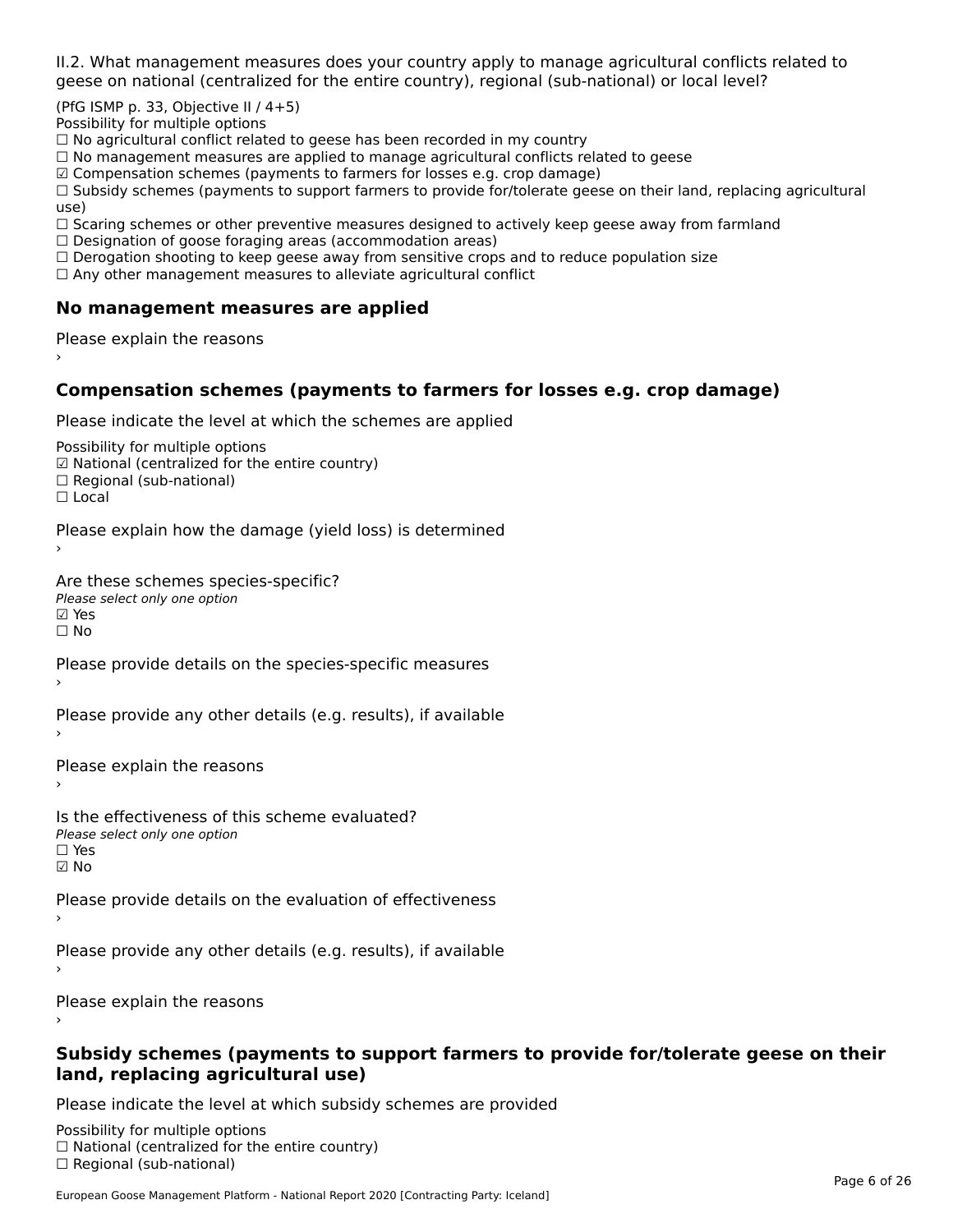#### ☐ Local

Please provide details on the subsidy schemes

Are these schemes species-specific?∩ne these senemes spee<br>Please select only one option

□ Yes<br>□ No

Please provide details on the species-specific measures

Please provide any other details (e.g. results) if available

Please explain the reasons

Is the effectiveness of this scheme evaluated? □ CITC CITCCLIVERESS OF C<br>Please select only one option ים וכ∍<br>⊡ No

Please provide details on the evaluation of effectiveness

Please provide any other details (e.g. results) if available

Please explain the reasons

# **Scaring schemes or other preventive measures designed to actively keep geese away from farmland**

Please indicate the level of the schemes

Possibility for multiple options ™assibility for multiple options<br>□ National (centralized for the entire country) □ National (centralized io<br>□ Regional (sub-national) ☐ Local

Please provide details on the scaring schemes or other preventive measures

Is the effectiveness of this scheme evaluated?Please select only one option☐ Yes☐ No

Please provide details on the evaluation of effectiveness

Please provide any other details (e.g. results) if available

Please explain the reasons

#### **Designation of goose foraging areas (accommodation areas)**

Please provide details on the foraging areas (accommodation areas)

Please indicate at which level the foraging areas are designated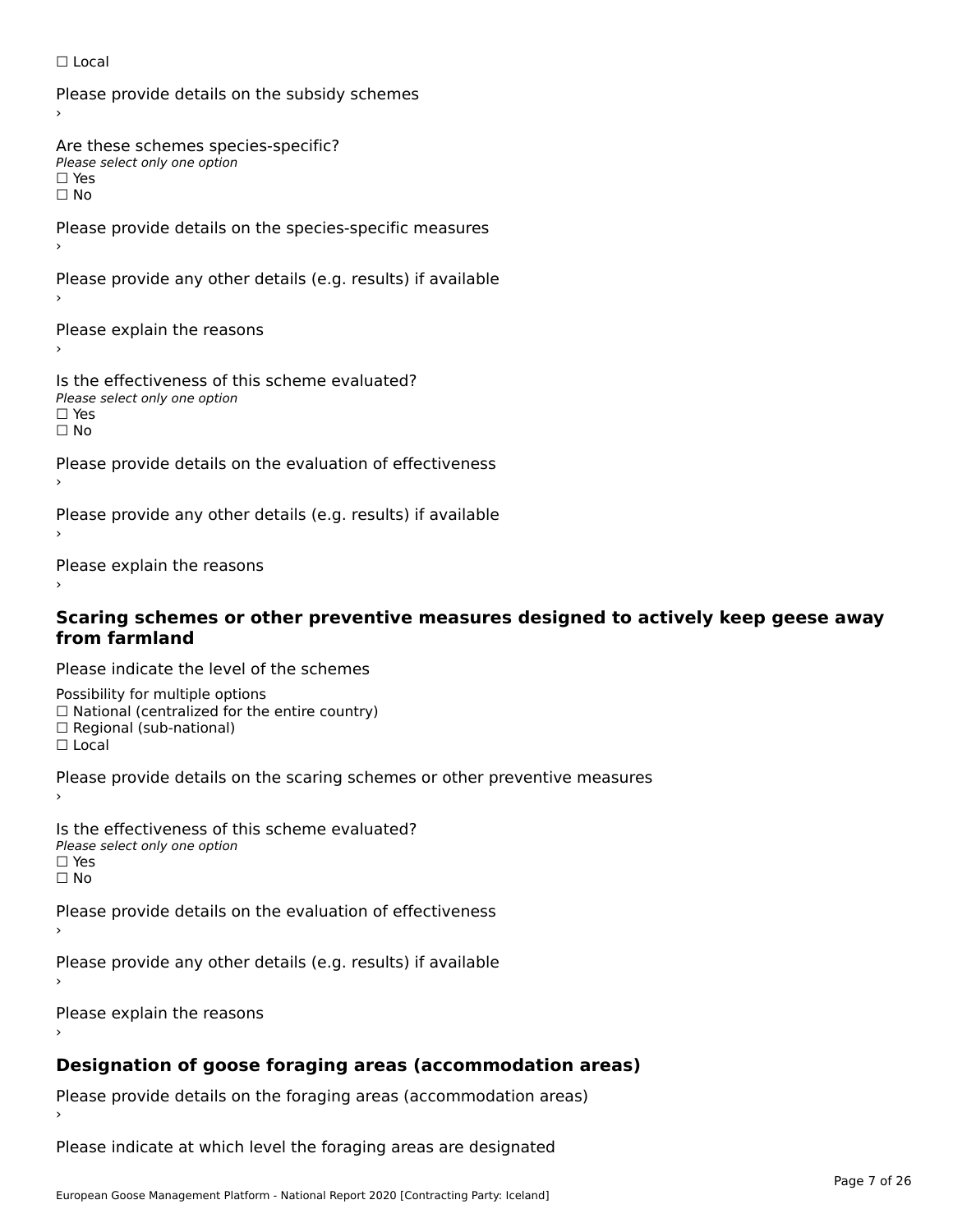Possibility for multiple options rossibility for multiple options<br>□ National (centralized for the entire country) □ National (centralized io<br>□ Regional (sub-national) ☐ Local

Is the effectiveness of accommodation areas evaluated?□ CITC CITCCITCITESS OF Q<br>Please select only one option  $\square$  Yes ☐ No

Please provide details on the evaluation of effectiveness

Please provide any other details (e.g. results), if available

Please explain the reasons

#### **Derogation shooting to keep geese away from sensitive crops and to reduce population size**population size

```
Please provide species-specific details on the derogation shooting ›
```
Please indicate the application level of the derogation shooting

Possibility for multiple options rossibility for multiple options<br>□ National (centralized for the entire country)

□ National (centralized io<br>□ Regional (sub-national)

☐ Local

Is the effectiveness of derogation shooting evaluated? Please select only one option

rıease<br>□ Yes

☐ No

Please provide details on the evaluation of effectiveness

Please provide any other details (e.g. results), if available

Please explain the reasons

### **Any other management measures taken to alleviate agricultural conflicts**

Please provide details on the management measures that are taken

Please indicate the level of the measures

Possibility for multiple options rossibility for multiple options<br>□ National (centralized for the entire country) □ National (centralized io<br>□ Regional (sub-national)

☐ Local

Are these measures species-specific? ric criese measures spe<br>Please select only one option *riease*<br>□ Yes ☐ No

Please give details on the species-specific measures

Please provide brief details (attach file or provide weblink)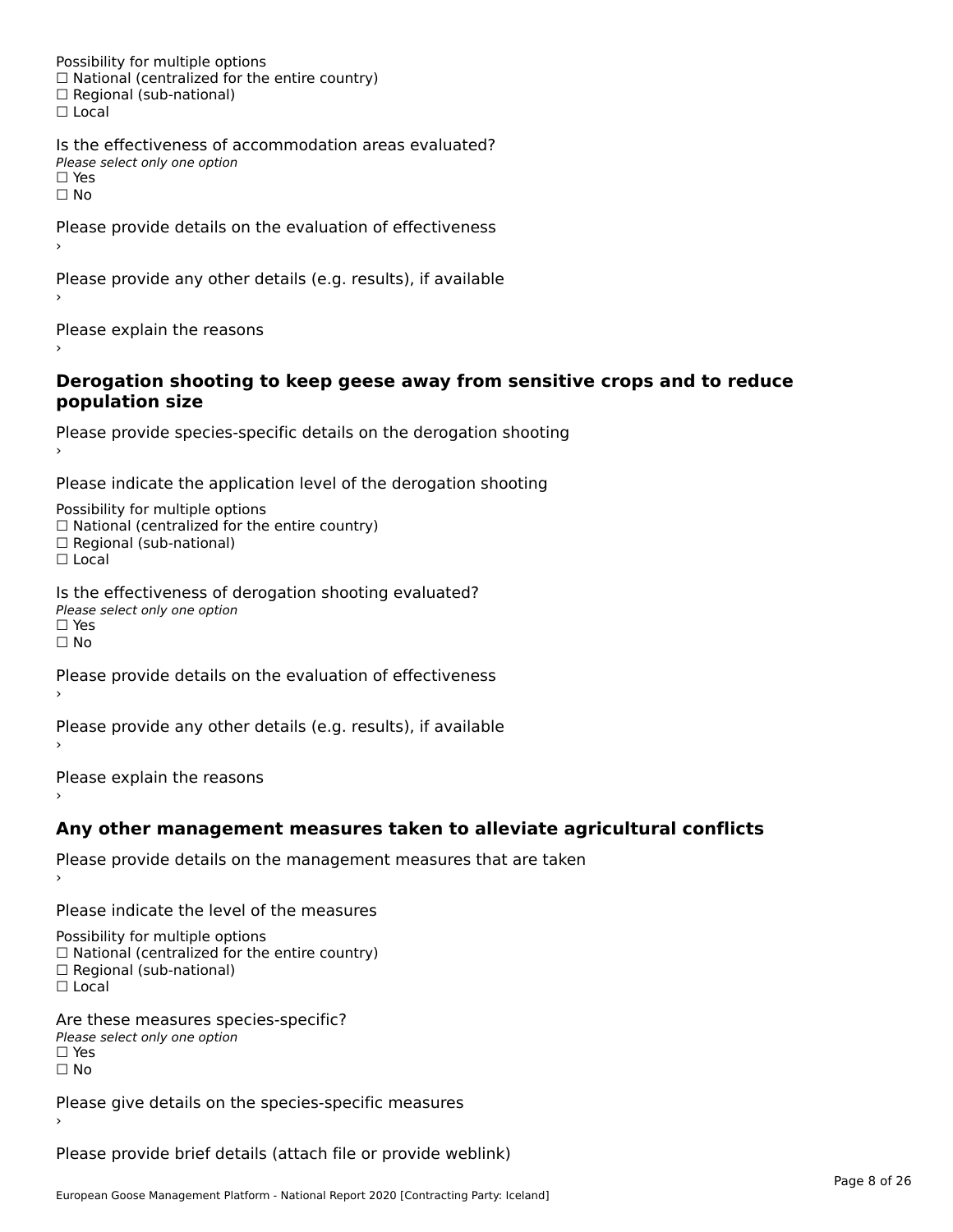›

Please explain the reasons›

Is the effectiveness of these measures evaluated? Please select only one option

☐ Yesים וכ∍<br>⊡ No

Please provide details on the evaluation of effectiveness

Please provide any other details (e.g. results), if available

Please explain the reasons

II.3. Has your country developed new or adjusted existing legislation to facilitate the implementation of

(TBG ISSMP; PfG ISSMP)

Please select only one option ☐ Yes

☐ The legislation has been reviewed and no need to adjust existing or develop new legislation has been identified  $\Box$  The regislation has been reviewed and no need to adjust existing or develop hew regislation has been identify and  $\Box$  No, but the development of new or adjustment of existing legislation is currently under political

☑ No, but the development of new or adjustment of existing legislation is currently under technical discussion

⊠ NO, but the development of new or adjustment or existing regislation is currently under technical discussion<br>□ The legislation has not been reviewed yet for any possible need of adjustment or development of new legislat ☐ Other

Please provide details on the new legislation or the adjustments to existing legislation and the issues addressed

Please attach the legislation

Please indicate if you have used the Guidance on Implementation of AHM through Domestic Legal Regulations (adopted at EGM IWG3)Please select only one option ☐ Yes

☐ No

Please explain what other guidance has been used instead

Please provide details›

Is there an anticipated date to conclude considerations related to development or adjustment of legislation Proced to Arm within your country

Is there an anticipated date to conclude considerations related to development or adjustment of legislation is there an anticipated date to cont<br>related to AHM within your country

› At the moment the plan is to submit a bill to the Parliament for discussion at the next ordinary session of 2020-2021.

Please explain the reasons

Please specify›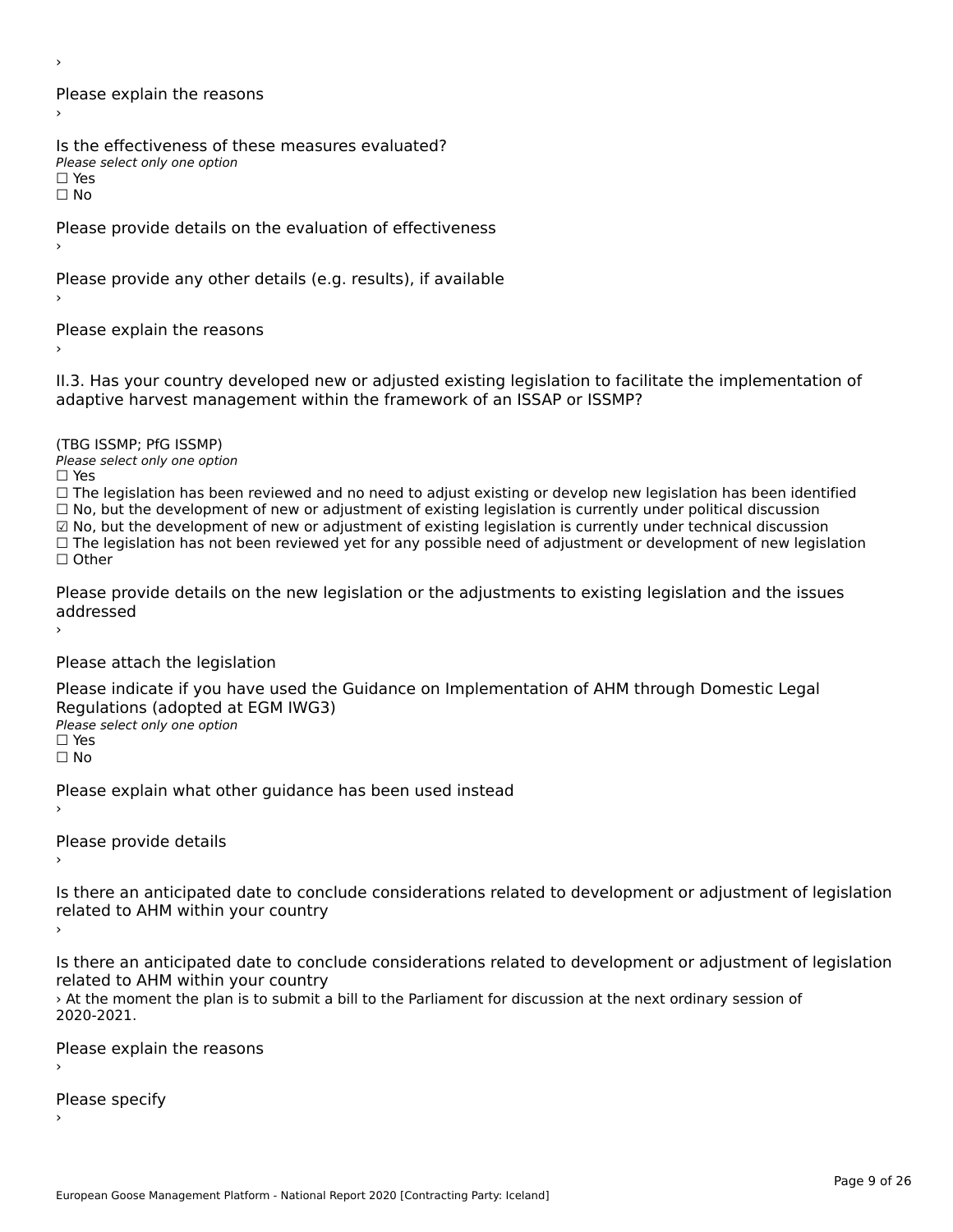# **III. Pink-footed Goose International Species Management Plan (PFG**III. FIIIN-IUULEU GUUSE IIILEI II**atiunai Species Management Fian (FTG**<br>ISMD)

#### **Praticipating Range States: Belgium, Denmark, the Netherlands, Norway**

# **General Implementation**

III.1. Does your country have a national (centralized for the entire country), regional (sub-national) or local

(PfG ISMP, p. 29; Objective II+IV/6) Please select only one option *riease select only one option*<br>□ Yes, adopted and being implemented  $\Box$  res, adopted and being implemented<br> $\Box$  Yes, adopted but not being implemented  $\Box$  A plan(s) is/are being developed ☐ No

Please indicate the level of the plan

Possibility for multiple options rossibility for multiple options<br>□ National (centralized for the entire country) □ National (centralized io<br>□ Regional (sub-national) ☐ Local

#### **National management plan**

Please indicate the date of adoption

 **National** Management Plan

›

Please indicate by whom the plan was adopted

**National** Management Plan ›

Please provide details about the implementing agency

**National** Management Plan ›

Please provide a reference to the plan

**National** Management Plan

Please provide a main contact

**National** Management Plan ›

Does the management plan/s promote recreational uses such as tourism and hunting?

(PfG ISMP, p. 33, Objective II+IV/6) Please select only one optionPlease select only one option  $\square$  Yes ☐ No

Please provide more details on the activities

Please indicate the economic, cultural and other value of the recreational activities at national level

Please explain the reasons

### **Regional management plan**

In case of various management plans, please upload a document or table listing all the management plans, $\frac{1}{2}$  case of various management plans, please uploa including the details required in the sections below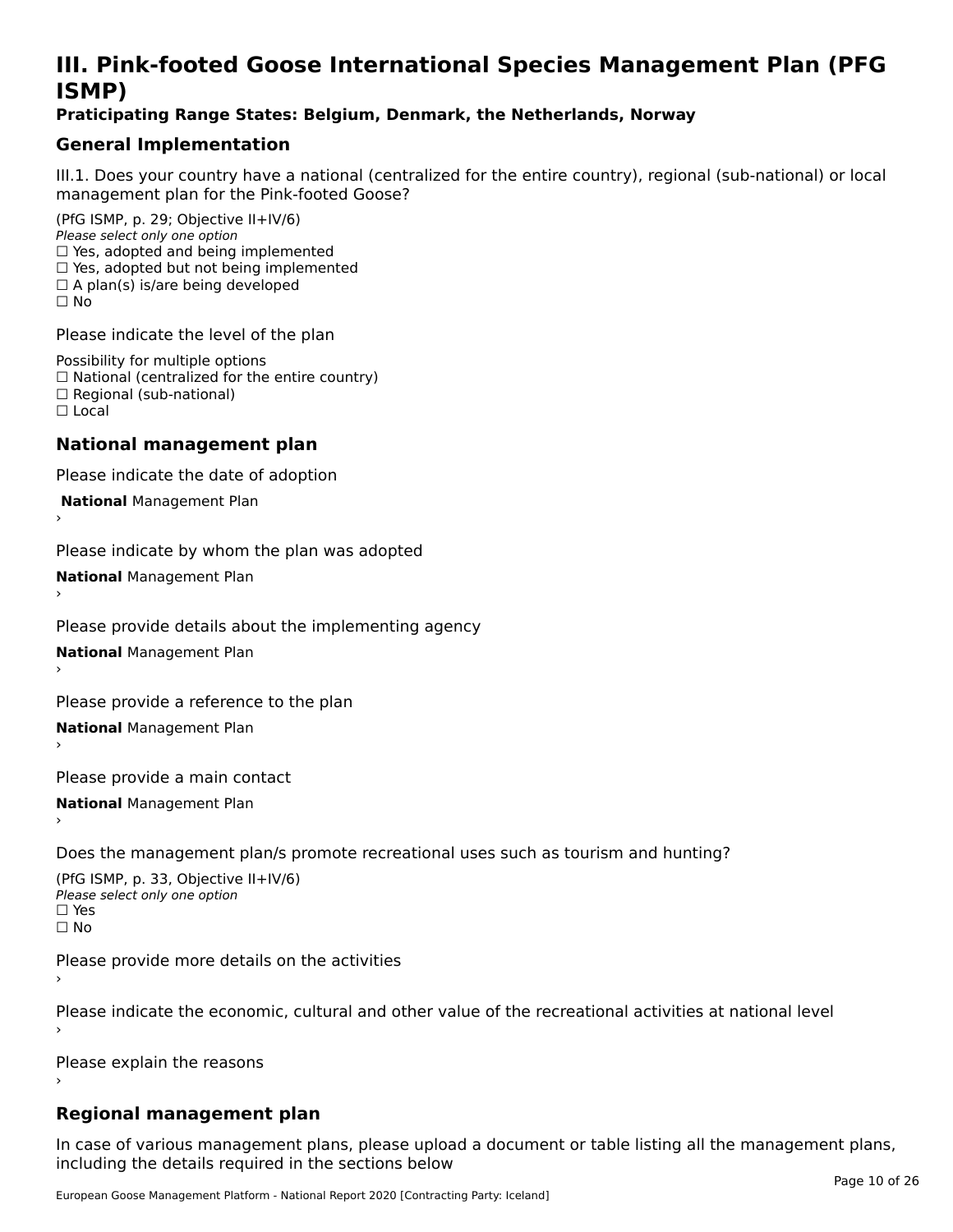Please indicate the region the plan encompasses **Regional** Management Plan

Please indicate the date of adoption **Regional** Management Plan

Please indicate by whom the plan was adopted

**Regional** Management Plan

›

Please provide details about the implementing agency

**Regional** Management Plan

Please provide a reference to the plan

**Regional** Management Plan

Please provide a main contact

**Regional** Management Plan

Does the management plan promote recreational uses such as tourism and hunting?

(PfG ISMP, p. 33,Objective II+IV/6) ∩∩ וויוכו פון<br>Please select only one option<br>□ Yes □ Yes<br>□ No

Please provide more details on the activities

Please indicate the economic, cultural and other value of the recreational activities at regional level

Please explain the reasons ›

### **Local management plan**

In case of various management plans, please upload a document or table listing all the management plans, In case of various management plans, please uploa<br>including the details required in the sections below

Please indicate the area the plan encompasses

**Local** Management Plan

Please indicate the date of adoption

**Local** Management Plan›

Please indicate by whom the plan was adopted

**Local** Management Plan

Please provide details about the implementing agency

**Local** Management Plan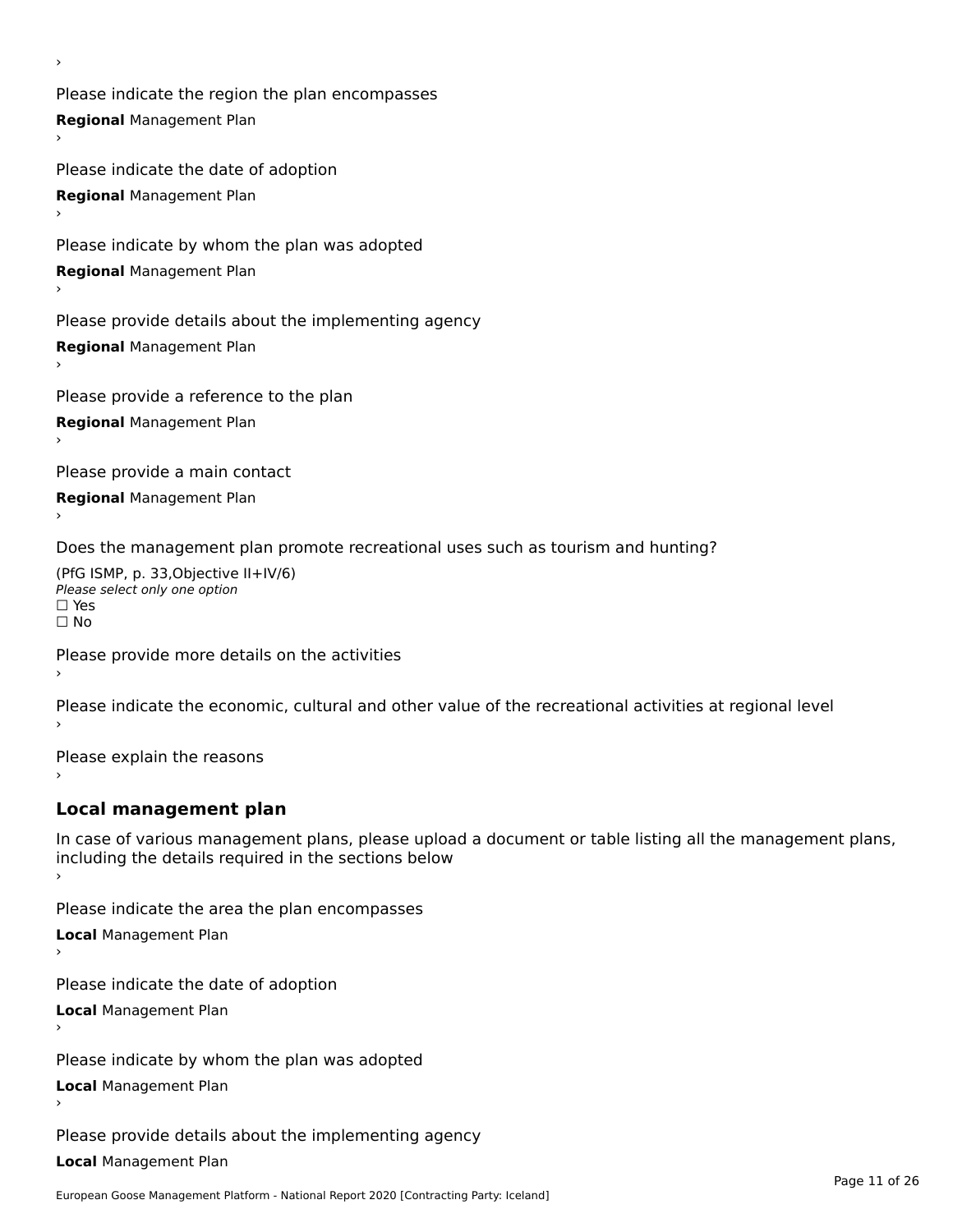Please provide a reference to the plan **Local** Management Plan

Please provide a main contact

**Local** Management Plan

›

Does the management plan promote recreational uses such as tourism and hunting?

(PfG ISMP, p. 33, Objective II+IV/6) Please select only one option☐ Yes☐ No

Please provide more details on the activities

Please indicate the economic, cultural and other value of the recreational activities at local level

Please explain the reasons ›

Please indicate the level of the plan ∩ease marcate the lever of the plan<br>□ National (centralized for the entire country) □ National (centralized io<br>□ Regional (sub-national) ☐ Local

#### **National management plan**

Please indicate the date of adoption National management plan

Please indicate by whom the plan was adopted National management plan ›

Please provide details about the implementing agency

National management plan

Please provide a reference to the plan

National management plan

Please provide a main contact

National management plan

# **Regional management plan**

Please indicate the region the plan encompasses Regional management plan

Please indicate the date of adoption

Regional management plan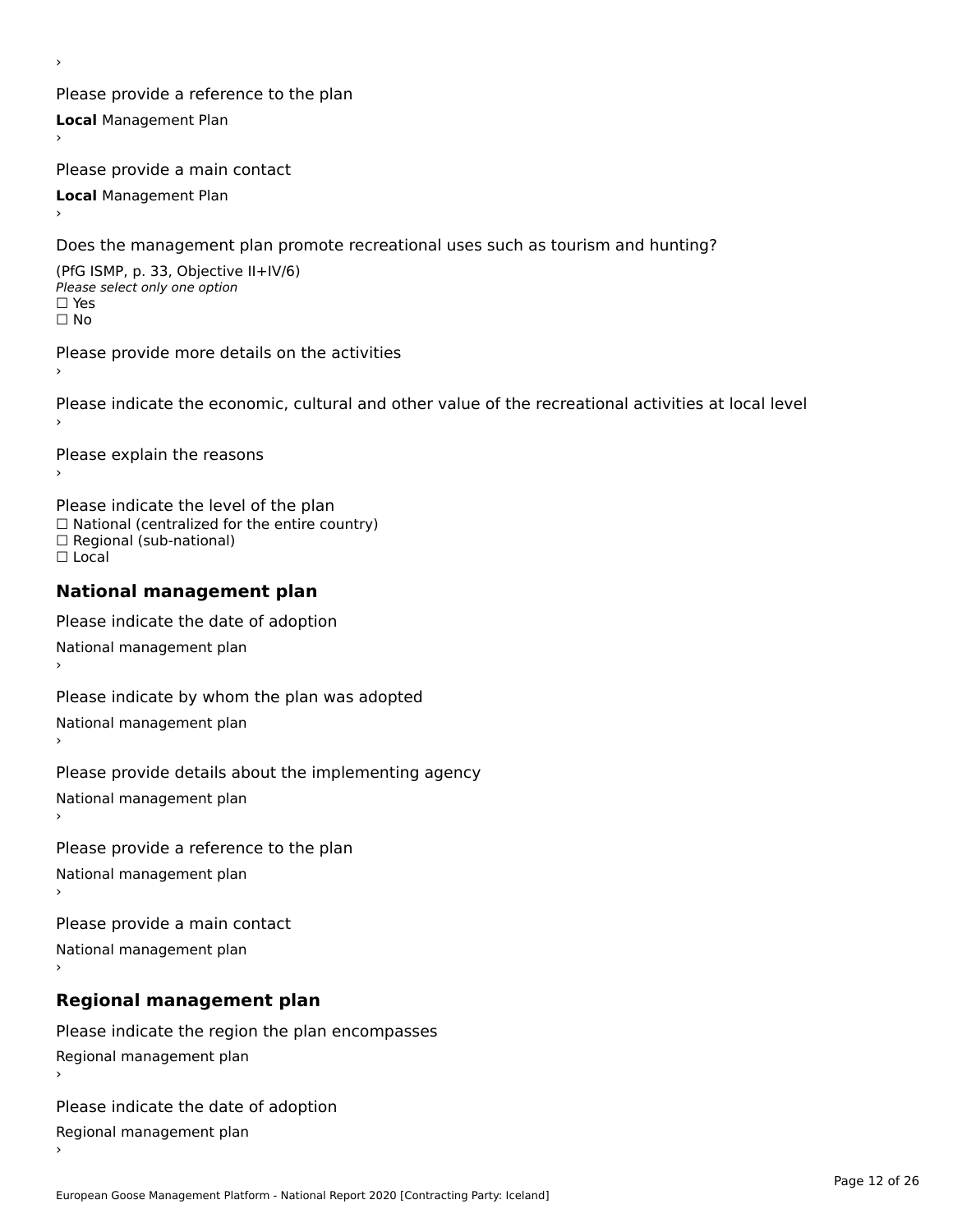```
Please indicate by whom the plan was adopted Regional management plan
Please provide details about the implementing agency Regional management plan
Please provide a reference to the plan Regional management plan
Please provide a main contact Regional management plan
Local management plan
Please indicate the area the plan encompasses Local management plan›Please indicate the date of adoption Local management plan١,
Please indicate by whom the plan was adopted Local management plan›Please provide details about the implementing agency Local management plan١,
Please provide a reference to the plan Local management plan›Please provide a main contact Local management plan١,
In case of various management plans, please upload a document or table listing all the management plans,in case or various management plans, please upload
including the details required in the sections above
```
Are the management plan/s promoting recreational uses such as tourism and hunting?

```
(PfG ISMP, p. 33, Objective II+IV/6)
Please select only one option☐ Yes☐ No
```
Please provide more details on the planned activities

Please explain the reasons›

Please indicate why the plan is not being implemented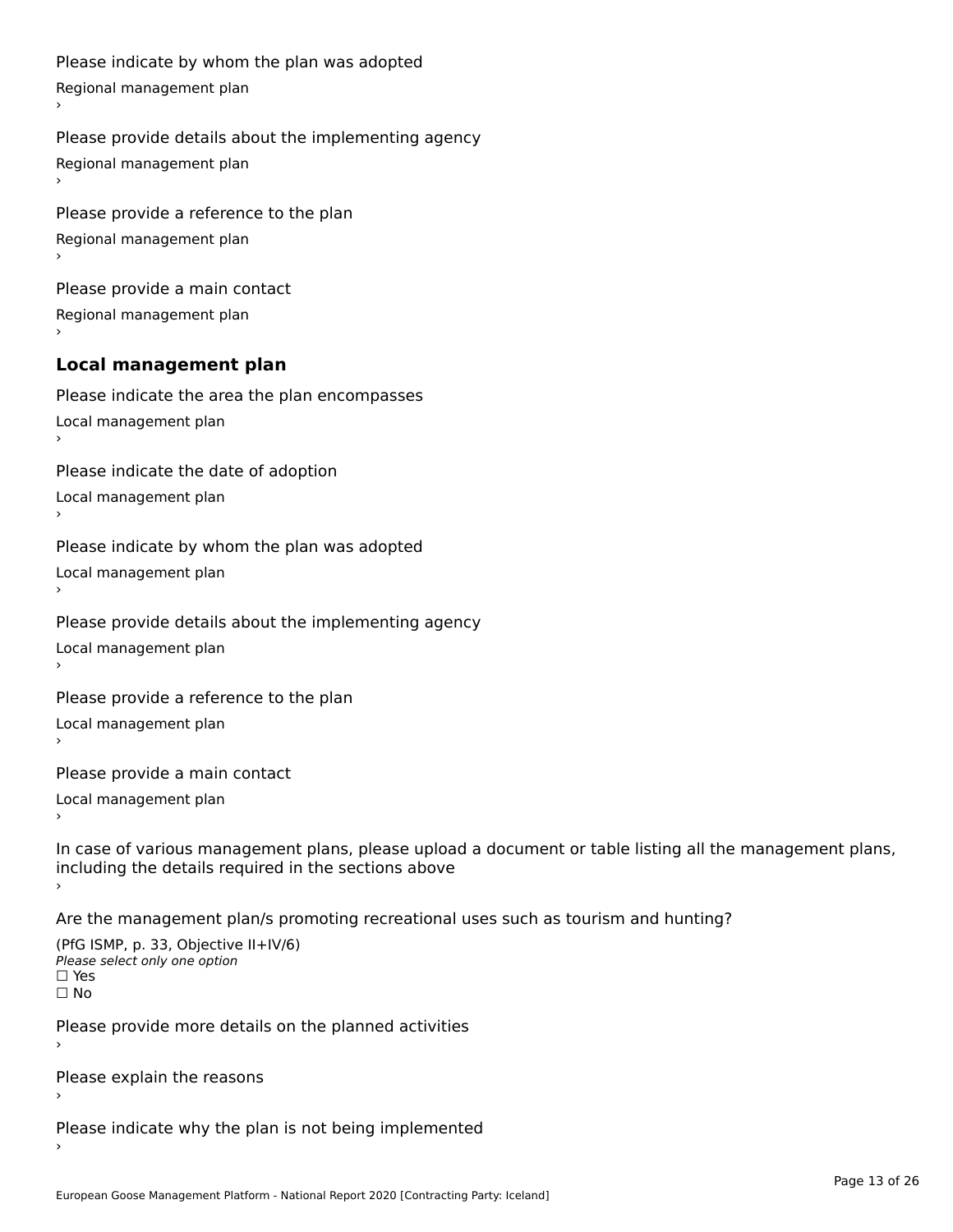Please indicate the timeline for the finalization of the plan

Please indicate when it is expected to be adopted

Please indicate the level of the plan(s) (National, regional, local)

Please explain the reasons

Field for additional information on management plan/s (optional)

III.2. Has your country established a working group to support the implementation of the PfG ISMP?

(PfG ISMP, p. 29, Objective I+II+II+IV/1)Please select only one option □ Yes, a working group has been established □ Tes, a working group has been established<br>□ The establishment of a working group is under consideration

Please indicate the type of working group that has been established

Possibility for multiple options ™assibility for multiple options<br>□ National (centralized for the entire country) □ National (centralized io<br>□ Regional (sub-national)  $\Box$  Local

#### **National working group**

›

Please indicate the date of establishment

Please list the working group members and coordinator ›

Please provide details about the functions of the working group ›

Please provide a main contact ›

**Regional working group**

In case of multiple regional working groups, please upload a document or table listing all the working In case of multiple regional working groups, please upload a<br>groups, including the details required in the sections below

Please indicate the region the working group services ›

Please indicate the date of establishment ›

Please list the working group members and coordinator ›

Please provide details about the functions of the working group ›

Please provide a main contact ›

#### **Local working group**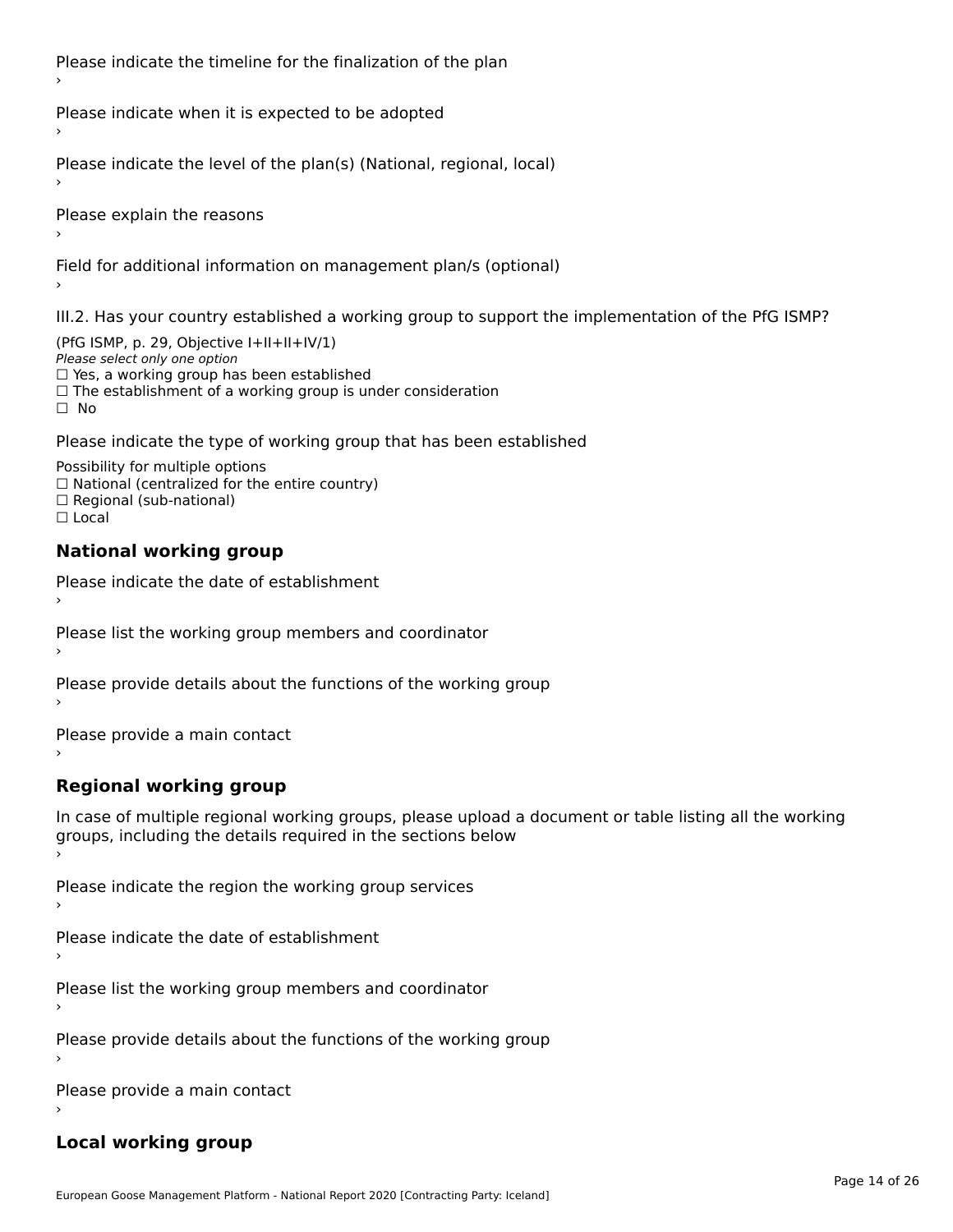In case of multiple local working groups, please upload a document or table listing all the working groups, in case of multiple local working groups, please up ›

Please indicate the area the working group services ›

Please indicate the date of establishment ›

Please list the working group members and coordinator ›

Please provide details about the functions of the working group ›

Please provide a main contact ›

Please indicate by when a decision on the establishment will be taken

Please indicate which existing structure or capacity is responsible for the implementation of the PfG ISMP instead ›

Field for additional information on working group (optional)

#### **Objective I. Maintain a sustainable and stable Pink-footed Goose population and its range**range

III.3. Have key sites for the Pink-footed Goose been identified in your country?

(PfG ISMP, p. 32, Objective I/4)Please select only one option ☐ Yes☐ No

Please upload an Excel table and include specific information for each site on the following items

- $1 \quad \alpha$
- 2 Site
- 2 Site<br>3 Size (ha)

د حدد una<br>4 Location (decimal geographic coordinates; and separately upload a map indicating roost and main foraging areas 4 Location<br>if possible)

- 5 Main habitat types
- 6 Has this site been afforded appropriate designation status at international levels (e.g. Ramsar site, SPA, etc.)? 6. Bestweetter status
- 6a Designation status<br>6b Date of designation
- 
- 6c Any other relevant information
- 7 Has this site been afforded appropriate protected area status at national levels? 7a Designation status
- 7a Designation status<br>7b Date of designation
- 
- 7c Any other relevant information
- 8 Does a management plan exist that address the conservation requirements of pink-footed geese?
- 8a Provide brief details e.g. about the hunting regulations and other management regimes ›

Please explain the reasons

III.4. Are measures being taken to restore and/or rehabilitate Pink-footed Geese roosting and/or feeding habitats?

 $(PCI GMP, p. 33, Qb)$  is the I+II/7) Possibility for multiple optionsPossibility for multiple options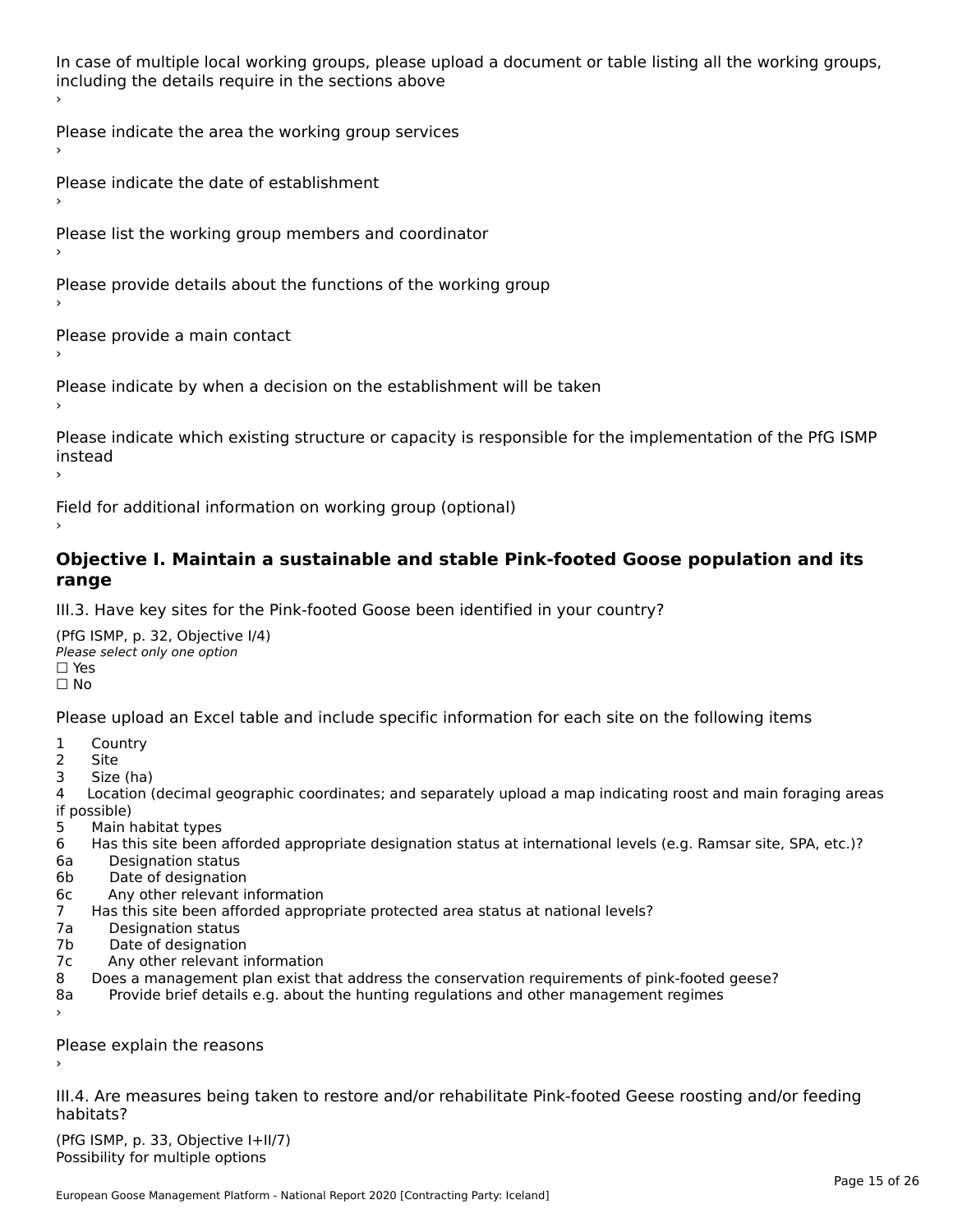☐ In staging areas □ in staging areas<br>□ In the wintering areas ☐ Not relevant

# **In the staging areas**

```
Please provide brief details, listing sites and measures ›
```
#### **In the wintering areas**

Please provide brief details, listing sites and measures ›

Please explain the reasons

III.5. Has a programme for prevention of Pink-footed Goose breeding on mainland been developed and implemented in your country?

(PfG ISMP, p. 31, Objective I+II+II/2)

**[only for Norway]**

Please select only one option riease select only one option<br>□ Yes, the programme is being implemented

 $\Box$  ies, the programme is being implemented to date  $\Box$  Yes, but the programme is not being implemented to date

 $\Box$  No, but a programme is under development

Please provide information on measures taken to date

Please provide results, if available

Please provide brief details on the measures and timeline of the programme

Please explain why it has not been implemented

Please provide brief details and expected date of enacting it

Please provide details on any other relevant activities undertaken, if any›

**Keep agricultural conflicts to an acceptable level**

III.6. Are agricultural conflicts related to Pink-footed Geese (e.g. crop damage) currently at an acceptable

```
(PfG ISMP, p. 33, Objective II (4+5))
Please select only one option
☐ Yes☐ No
```
Please indicate how these conflicts are being addressed

Please indicate how these conflicts are being addressed›

Please provide further details, as necessary ›

# **Objective III. Avoid increase in tundra vegetation degradation on the breeding range**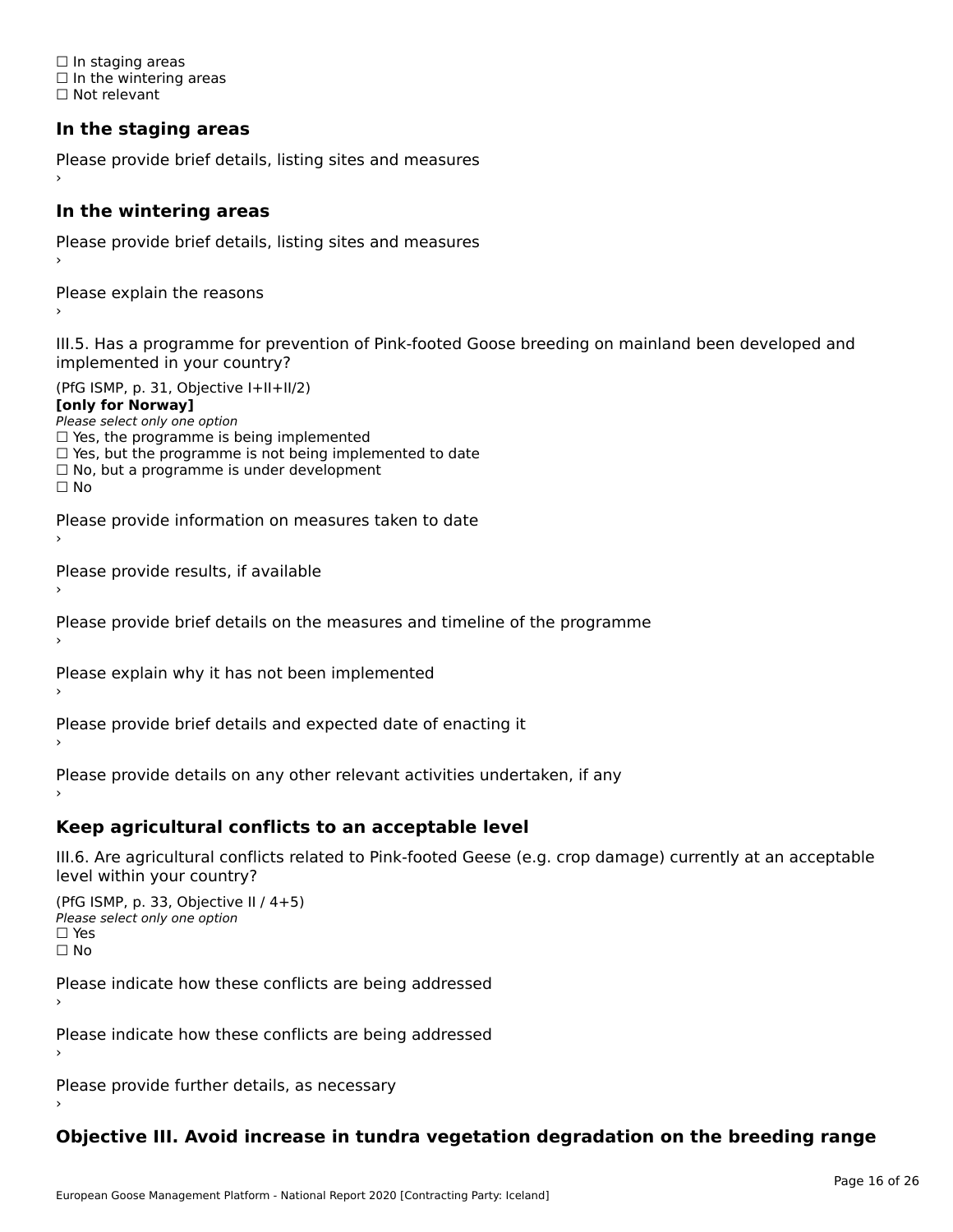III.7. Is the extent of arctic tundra degradation on Svalbard caused by the Pink-footed Goose monitored?

(PfG ISMP, p. 33-34, Objective III /8) **[only for Norway] Please select only one option** □ Yes<br>□ No

Please provide details on the type of monitoring activities (who is conducting them and how they are riease prov ›

Is there an increase in the level of degradation of the arctic tundra? □ CitCre dir increduction<br>Please select only one option □ Yes<br>□ No

Please provide any results or evidence

Please provide any results or evidence

Please explain the reasons

›

#### **Objective IV. Allow for recreational use that does not jeopardize the population**

III.8. Does your country promote and/or implement (in the past three years) any national or regional (sub $m.6.198$  your country promove and/or miplement (in the past time years) any national or

(PfG ISMP, p. 31, Objective VI/3) **[only Norway and Denmark]** Possibility for multiple options ☐ Wise use hunting practices  $\Box$  wise use numing practices<br> $\Box$  Best practices to reduce crippling rates □ Best practices to reduce crippinig rates<br>□ Self-organization and coordination of local hunting □ Sen-organization and coordination or local nunting<br>□ No campaigns, programmes or activities have been implemented

# **Wise use hunting practices**

Please provide brief details (attach files or provide web links, if available) ›

### **Best practices to reduce crippling rates**

Please provide brief details (attach files or provide web links, if available)

# **Self-organization and coordination of local hunting**

Please provide brief details (attach files or provide web links, if available)

Please explain the reasons

#### **Optionally, please provide any other information related to the implementation of the PfG ISMP**

Please provide further information here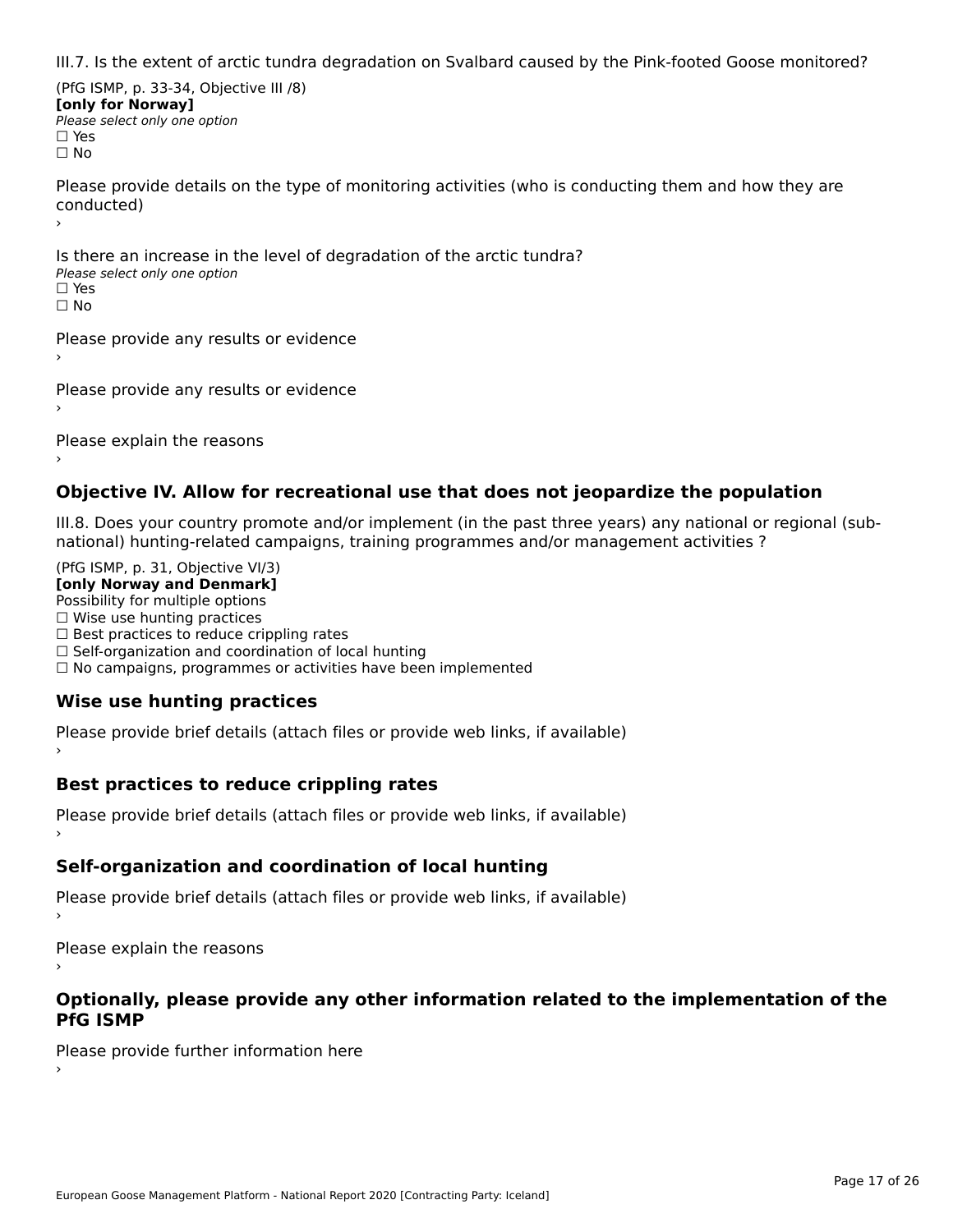#### **IV. Sub-section A: Taiga Bean Goose International Single Species Action Plan (TBG ISSAP) - Eastern 1 Management UnitAction Plan (TBG ISSAP) - Eastern 1 Management Unit**

Participating Range States**: Belarus, Estonia, Germany, Latvia, Ukraine** 

#### **Objective 1. Increase survival rate of adults**

### **Result 1.1 Legal harvest does not jeopardize an increase of adult survival rates**

IV.1. Has your country developed and adopted legislation for the closure of hunting of TBG to allow for TBG IV.1. Thas your country developed and add<br>to pass before goose hunting is opened?

(activity 1.1.1.1 Workplan for the implementation of non-AHM related actions (2018-2020) agreed at the 3rd EGM IWG meeting in Leeuwarden, the Netherlands in June 2018) **[all Participating Range States]**

#### [all Participating Range States]

Please select only one option ☐ Yes, developed and adopted

☐ Yes, developed but not adopted

 $\Box$  ies, developed but not adopted

Please describe what legislation has been developed

Please indicate when it was adopted

Please indicate how the legislation is enforced

Please describe what legislation has been developed

Please indicate the timeframe when the legislation is expected to be adopted

Please explain the reasons

#### **IV.2. Please indicate how you are improving the knowledge of the occurrence of TBG on sub-species level in your country**on sub-species level in your country

on sub-species fever in your country<br>(activity 1.1.1.2 Workplan for the implementation of non-AHM related actions (2018-2020) agreed at the **Brd EGM IWG meeting in Leeuwarden, the Netherlands in June 2018)** 

#### [all Participating Range States]

IV.2.1. Ensuring national monitoring at all known key sites <del>■ Western Chroning</del> Hational<br>Please select only one option  $\square$  Yes ☐ No

Please describe the activities undertaken

Please list the key sites where monitoring activities are being undertaken

Please provide relevant documents or weblinks

Please explain the reasons

›

IV.2.2. Providing identification training to people carrying out the monitoring activities <del>■ Western Fortung</del> Recrement<br>Please select only one option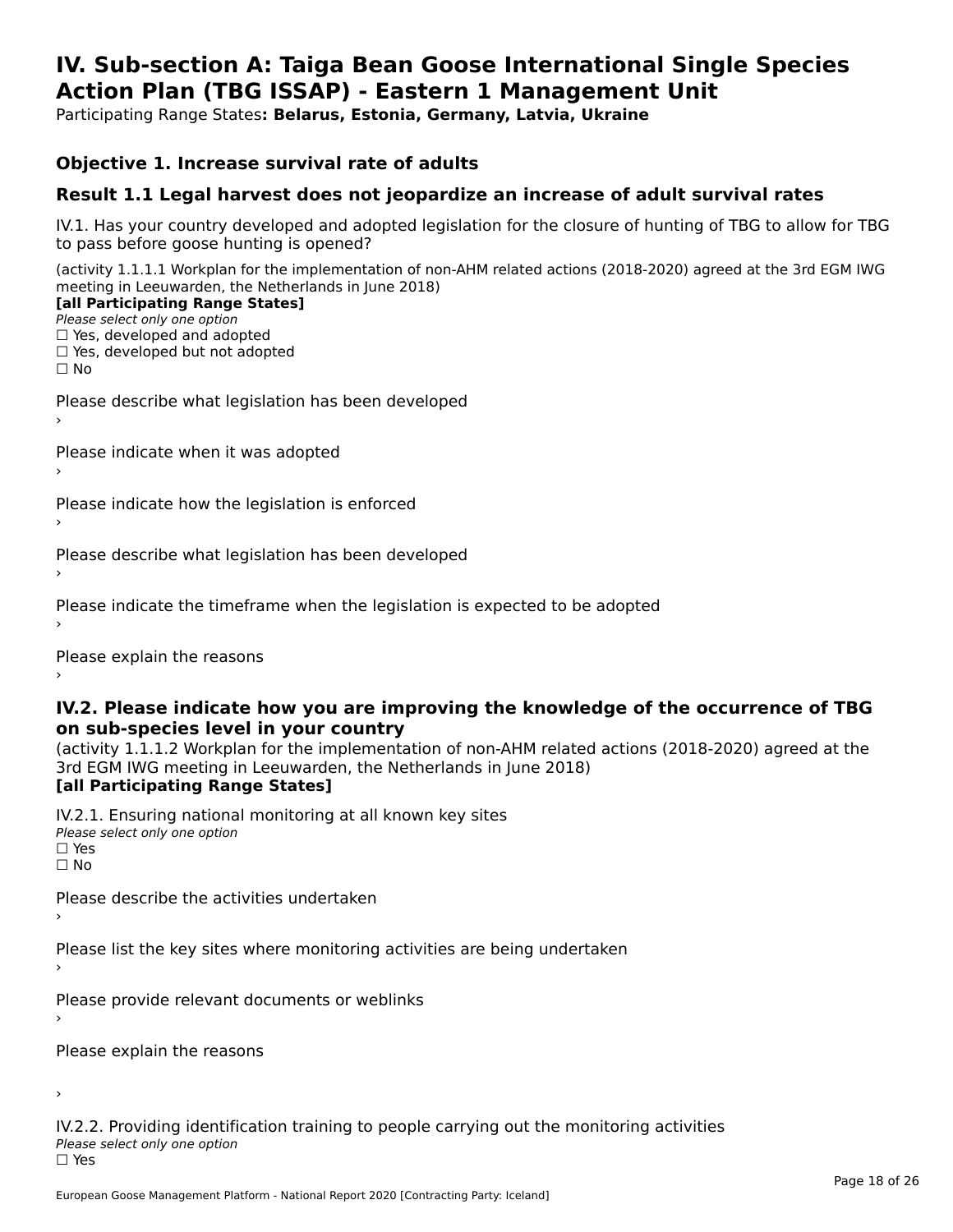```
☐ No
```

```
Please describe the activities undertaken›Please provide relevant identification materials or weblinks, if available
Please explain the reasons
IV.2.3. Providing equipment to people carrying out the monitoring activities
Please select only one option
☐ Yes□ Yes<br>□ No
Please describe the activities undertaken›Please provide relevant documents or weblinks
Please explain the reasons
IV.2.4. Carrying out a satellite/GPS tagging project on TBG in the wintering/staging areas
TV:∠:→: Carrying out a Se<br>Please select only one option
□ Yes<br>□ No
Please describe the activities undertaken›Please provide relevant documents or weblinks
Please explain the reasons
IV.2.5. Any other relevant activities
Please select only one option
☐ Yes□ Yes<br>□ No
Please describe the activities undertaken›Please provide relevant documents or weblinks
Result 1.2 Illegal harvest is reduced to non-significant levels
```
IV.3. Does your country implement an awareness-raising campaign for hunters to complement necessary rv.5. Does your court<br>legislation changes?

(activity 1.2.2.1 Workplan for the implementation of non-AHM related actions (2018-2020) agreed at the 3rd EGM IWG meeting in Leeuwarden, the Netherlands in June 2018)

#### **[Only for Belarus and Ukraine]**

Please select only one option

riease select only one option<br>□ Yes, an awareness-raising campaign is being implemented

□ No, but an awareness-raising campaign is under development<br>□ N。

Please indicate who is involved in the implementation (e.g. national NGOs, research institutes, etc.)

Please provide brief details about the activities that are being implemented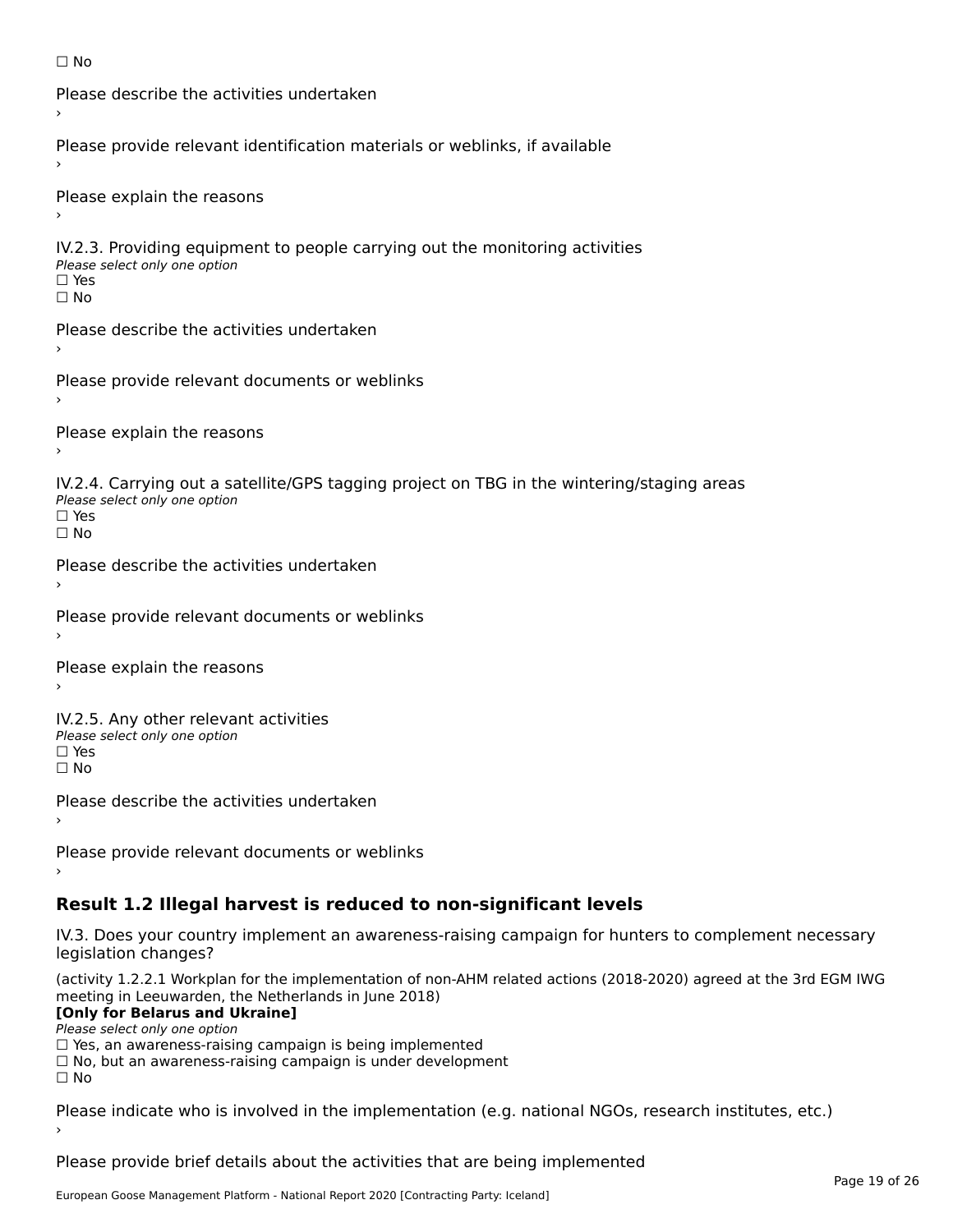Please provide a weblink or upload more information on the campaign Does the campaign include guidance on identification of grey geese? Please select only one option<br>□ Yes □ Yes<br>□ No Please upload identification guides and provide weblinks Please provide further information, if available Please explain the reasons Please indicate who is in charge of developing the campaigns Please provide information on when the development is expected to be finalized Please indicate when the implementation of the campaign is envisaged to start Please provide reasons why an awareness-raising campaign is not in place IV.4. Has special publication on the occurrence of the Taiga Bean Goose been produced and disseminated? (activity 1.2.2.2 Workplan for the implementation of non-AHM related actions (2018-2020) agreed at the 3rd EGM IWG **[Only for Ukraine] □ Yes produced and disseminated**<br>Please select only one option  $\Box$  ies produced and disseminated  $\Box$  ies, currently being produced Please provide details on dissemination, upload publication or provide weblink Please provide details on the timeframe Please indicate who is in charge of producing the publication Please provide details on the dissemination plans Please explain the reasons **Other objectives and results as decided by the EGM IWG Reducing Taiga Bean Goose crippling** IV.5. Have you undertaken any activities to reduce TBG crippling rates? (activity agreed at the 1st EGM IWG meeting in Kristianstad, Sweden in December 2016)

#### **[all Participating Range States]**[all Participating Range States]

**Law Tarticipating Range**<br>Please select only one option

□ Yes<br>□ No

›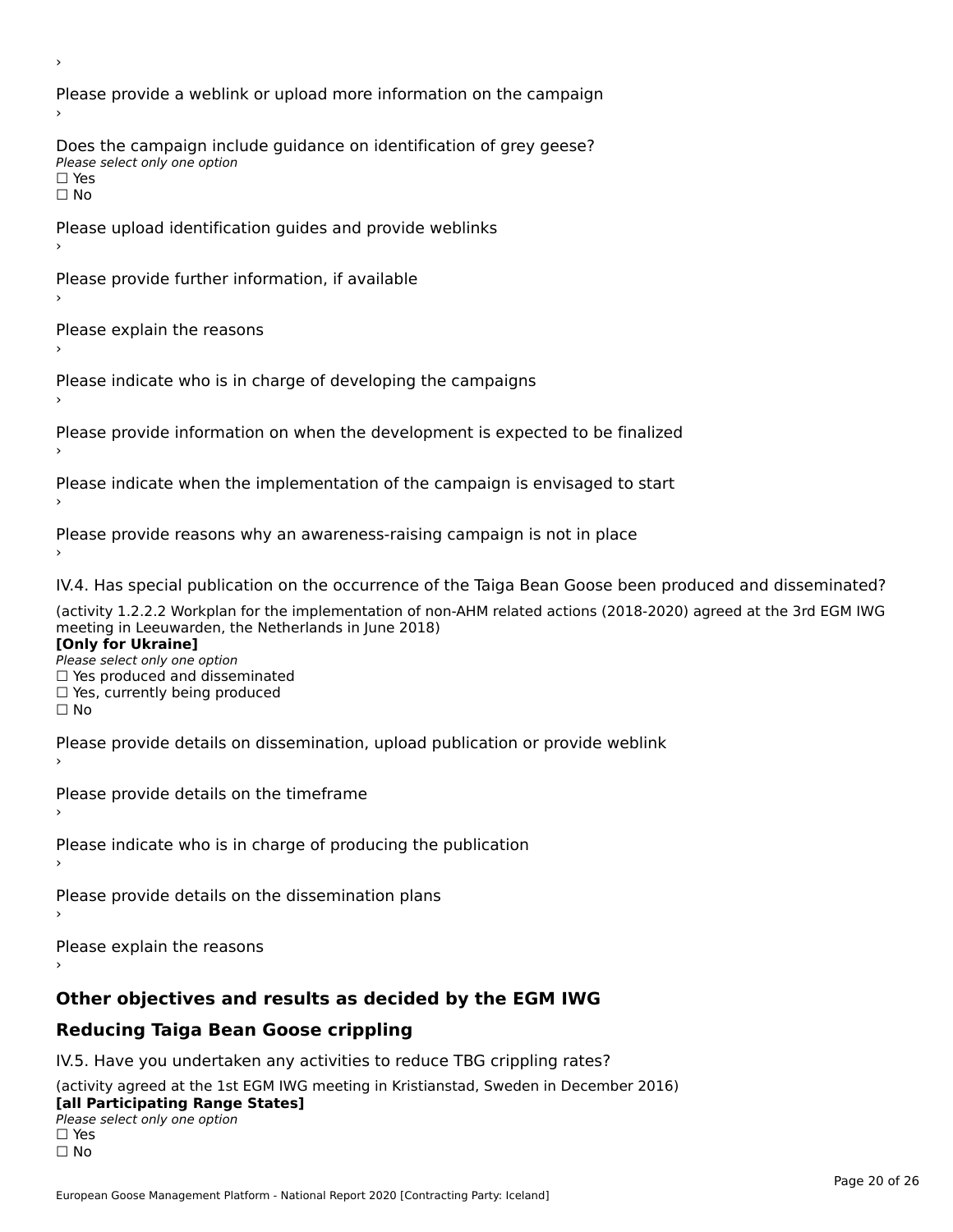☐ Not applicable

```
Please provide details on the activities
```
Please explain the reasons

Please explain the reasons

### **Raising identification skills and awareness amongst hunters**

IV.6. Have training programmes to develop identification skills amongst hunters been organized by national rv.o. riave training pro<br>hunting associations?

(activity agreed at the 1st EGM IWG meeting in Kristianstad, Sweden in December 2016) **[all Participating Range States]**[all Participating Range States] **Lan Tarticipating Range**<br>Please select only one option ☐ Yes☐ No□ Not applicable

Please provide more information on the training programmes

Have the training programmes been developed in cooperation with BirdLife partners and other conservation NGOs?Please select only one option☐ Yes☐ No

```
Please provide a list of cooperating partners
```
Please provide more information of detailed activities with partners

Please upload any relevant materials

Please provide weblinks

Please explain the reasons

Please explain the reasons›

Please explain the reasons

#### **Optionally, please provide any other information related to the implementation of the TBG ISSAPTBG ISSAP**

Please provide information here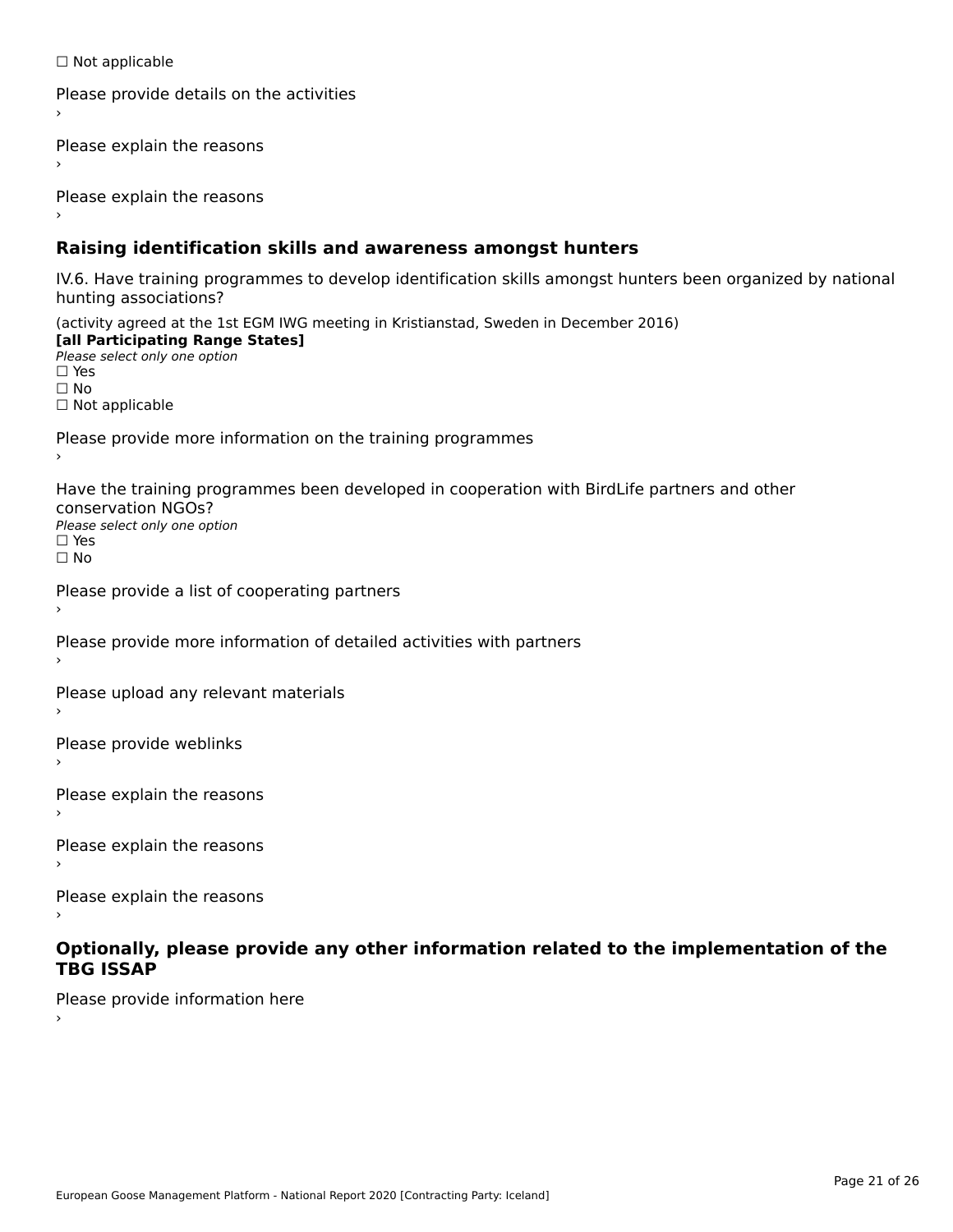# **V. Sub-section B: Taiga Bean Goose International Single SpeciesAction Plan (TBG ISSAP) - Western and Central Management Units**

Participating Range States: **Denmark**, **Finland**, **Norway, Sweden**, **UK**

# **Objective 1 Increase survival rate of adults**

### **Result 1.2 Illegal harvest is reduced to non-significant levels**

V.1. Is TBG shooting investigated in north-east Jutland and Zealand?

(activity 1.2.2.1 Workplan for the implementation of non-AHM related actions (2018-2020) agreed at the 3rd EGM IWG meeting in Leeuwarden, the Netherlands in June 2018) **[Only for Denmark] LOTTLY TOT DETITIONS**<br>Please select only one option

*riease*<br>□ Yes<br>□ No

Please indicate what activities have been undertaken›

Please provide results, relevant publications and weblinks ›

Please explain the reasons

#### **Result 1.3: Impact of huntable native predators in breeding and moulting areas is reduced**

V.2. Are annual campaigns undertaken amongst hunters in the breeding areas to strengthen fox v.z. Are annual campaigns und<br>management in your country?

(activity 1.3.1.1 Biannual Taiga Bean Goose implementation plan agreed at the 1st EGM IWG meeting in Kristianstad, Sweden in December 2016)

**[Only for Finland]** Please select only one optionriease<br>□ Yes ים וכ<br>⊡ No

Please list the areas where the campaigns are being undertaken

Please list the hunting associations involved

Please provide any other relevant details and weblinks ›

Please explain the reasons›

V.3. Has fox management in northernmost Finland been further strengthened by the Finnish Wildlife v.5. Has fox management in northernmost F<br>Agency and the Forestry and Parks Service?

(activity 1.3.1.2 Biannual Taiga Bean Goose implementation plan agreed at the 1st EGM IWG meeting in Kristianstad, Sweden in December 2016) Sweden in December 2016)

[Only for Finland]

**Please select only one option** □ Yes<br>□ No

Please explain what activities have taken place

Please provide results, relevant publications and weblinks ›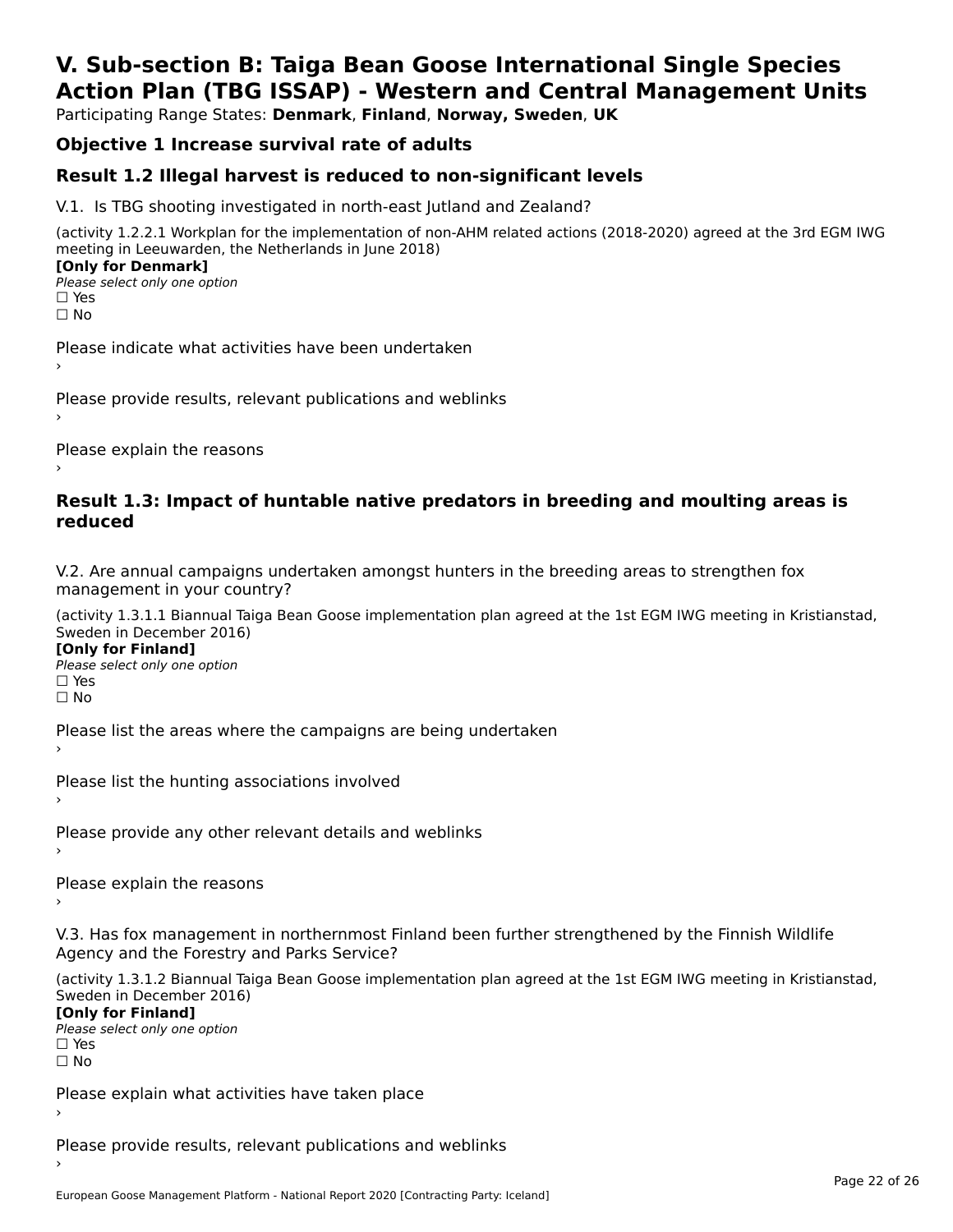# **Result 1.4: Impact of alien predators in breeding and moulting areas is reduced**

V.4. Does your country implement programmes for the eradication of the raccoon dog?

(activity 1.4.1.1 Workplan for the implementation of non-AHM related actions (2018-2020) agreed at the 3rd EGM IWG meeting in Leeuwarden, the Netherlands in June 2018) **[Only for Finland and Sweden]**

**Please select only one option** 

□ Yes<br>□ No

Please provide details about the eradication programme(s) (scope, implementing entities, etc.)

Please provide details on the effectiveness of the programmes

Please provide an update on the current status of the raccoon dog

Please explain the reasons

### **Objective 2. Increase reproductive rates**

### **Result 2.2: Intraspecific competition in spring staging areas is reduced**

V.5. Please provide updates on the implementation of the "fields for geese" programme

(activity 2.2.1.1 Workplan for the implementation of non-AHM related actions (2018-2020) agreed at the 3rd EGM IWG meeting in Leeuwarden, the Netherlands in June 2018) Loury for Swedent

V.6. Please provide information on the continuation and implementation of the "unharvested-fields-forbirds" programme (within the Common Agricultural Policy)birds" programme (within the Common Agricultural Policy)

(activity 2.2.1.2 and 2.2.1.3) **[Only for Finland]** ›

#### **Objective 3. Stop ongoing loss, fragmentation and degradation of habitats, and restore lost, fragmented and degraded habitats**

### **Result 3.1: Impact of forestry works is reduced**

V.7. Have working models been developed for wildlife-friendly forest management?

(activity 3.1.1.1 Workplan for the implementation of non-AHM related actions (2018-2020) agreed at the 3rd EGM IWG meeting in Leeuwarden, the Netherlands in June 2018)

#### **[Only for Finland]**

**Please select only one option** □ Yes<br>□ No

Please provide details on the working models developed

Are these models being implemented? ∩ne enese moders being<br>Please select only one option □ Yes<br>□ No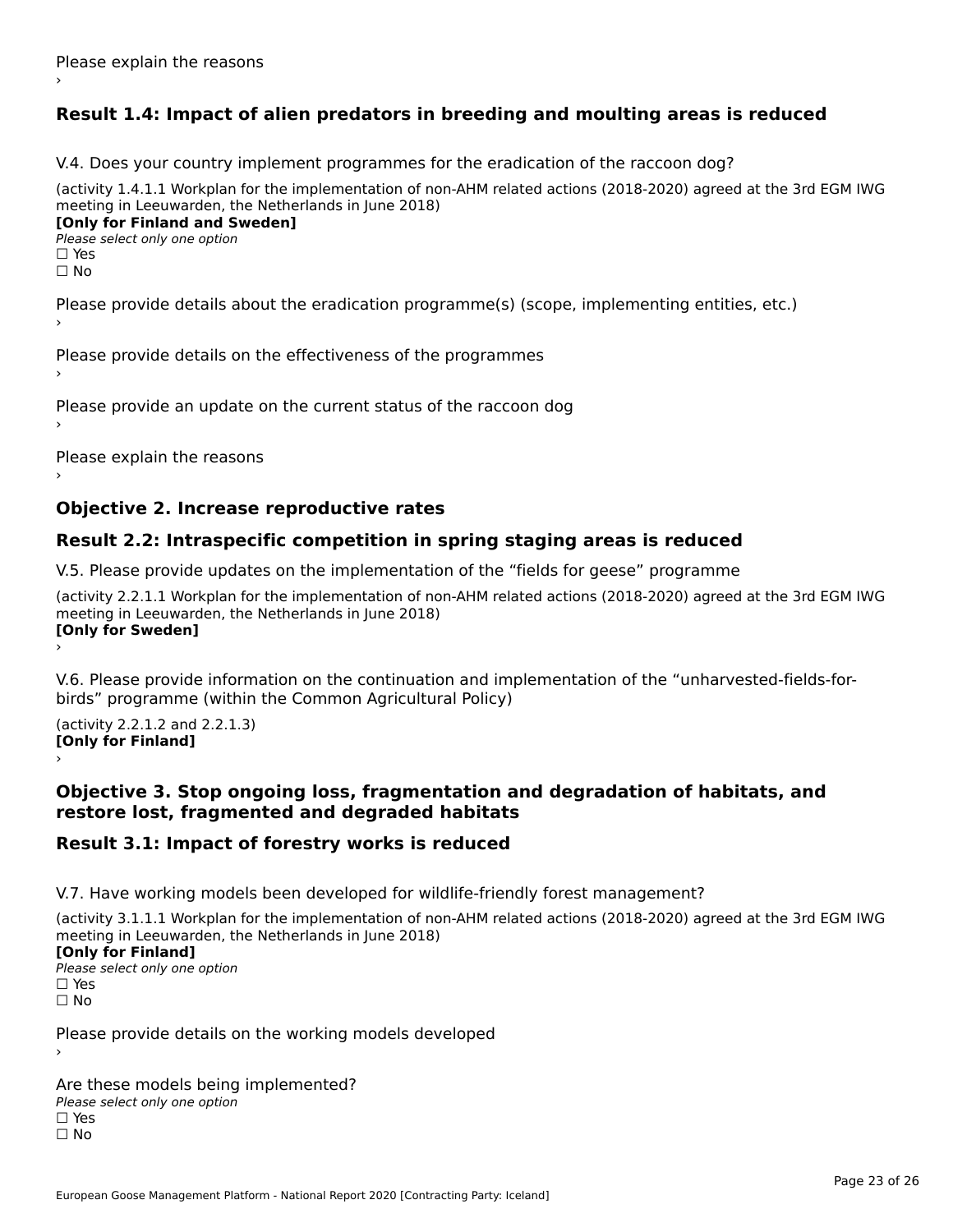Please provide more information on the progress Have these models been promoted to reach forest owners? ∩ave these models bee<br>Please select only one option □ Yes<br>□ No Please provide more information Please explain the reasons ›Have these models been promoted to reach forest corporations? ∩ave these models bee<br>Please select only one option □ Yes<br>□ No Please provide more information Please explain the reasons ›Please explain the reasons›Please explain the reasons›

V.8. Please indicate the implementation progress to reach the annual goals for mire restoration

(activity 3.1.2.1 Workplan for the implementation of non-AHM related actions (2018-2020) agreed at the 3rd EGM IWG meeting in Leeuwarden, the Netherlands in June 2018) **[all Participating Range States]** ›

**Result 3.3: Breeding, staging and wintering habitats are not further lost due to oil and gas or renewable energy developments**gas or renewable energy developments

V.9. Are you monitoring the collision risk posed by renewable energy developments to TBG close to the Special Protection Areas, identified as their important wintering sites?

(activity 3.3.1.1 Workplan for the implementation of non-AHM related actions (2018-2020) agreed at the 3rd EGM IWG meeting in Leeuwarden, the Netherlands in June 2018) **[only for Denmark and other Range States as applicable]**

```
Please select only one option
□ Yes<br>□ No
```
Please provide information on the relevant actions that have been undertaken ›

Please provide any results, if available

Please explain the reasons

# **Result 3.4: Impact of agriculture on natural Taiga Bean Goose habitats is minimized**

V.10. Has the area of managed coastal grasslands under the Common Agricultural Policy (CAP) increased in

(activity 3.4.1.1 Workplan for the implementation of non-AHM related actions (2018-2020) agreed at the 3rd EGM IWG meeting in Leeuwarden, the Netherlands in June 2018) **[only for Finland]**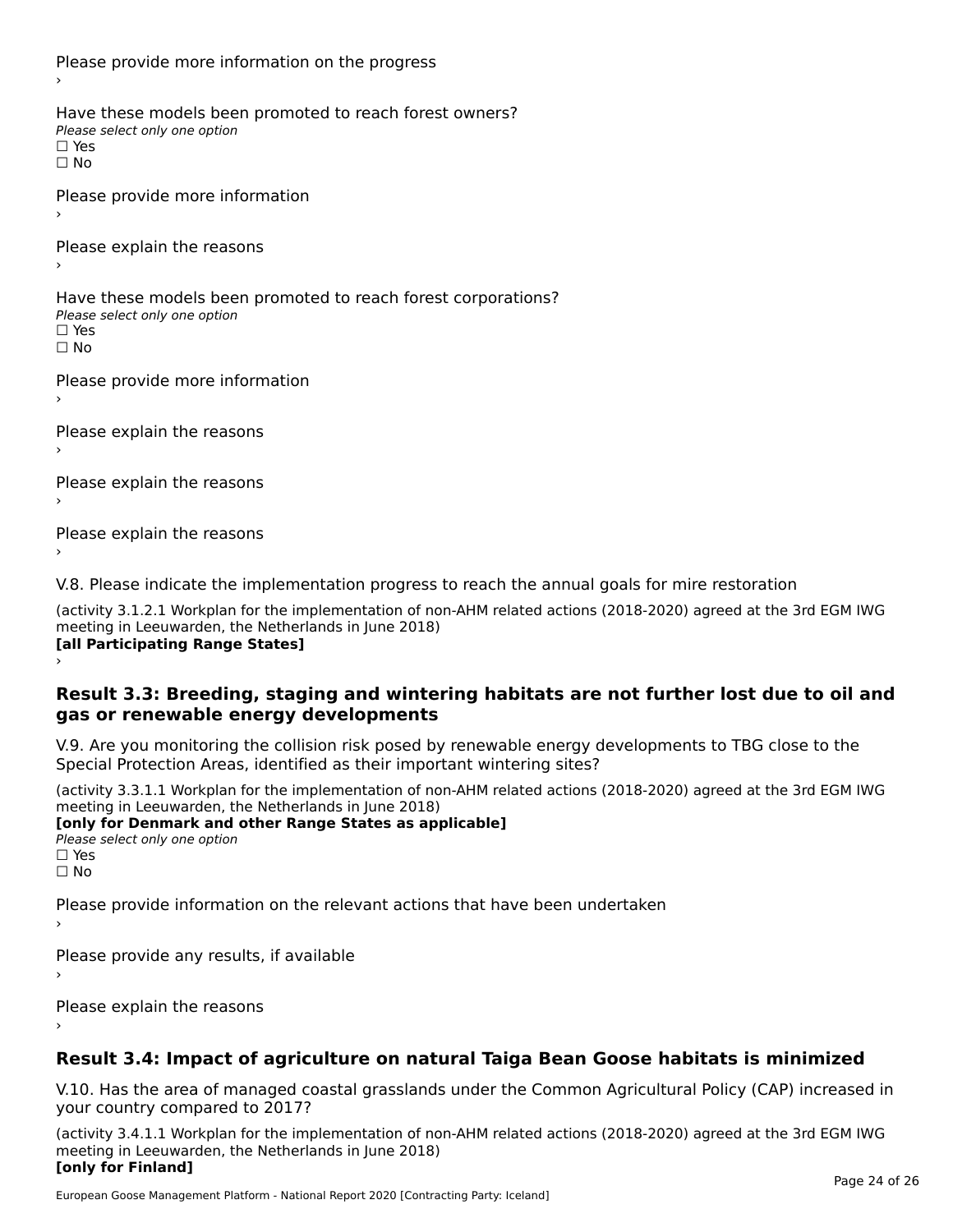Please select only one option □ Yes<br>□ No

Please indicate the size of the total area›

Please indicate the additional area managed since the beginning of 2017

Please describe the activities undertaken on grassland management

Please upload relevant documentation and provide weblinks

Please explain the reasons

### **Other objectives and results as decided by the EGM IWG**

#### **Review factors possibly contributing to rapid declines in eastern England and implement appropriate management responses**implement appropriate management responses

V.11. Have possible factors causing population declines in eastern England been reviewed?

(activity 3.4.2. Workplan for the implementation of non-AHM related actions (2018-2020) agreed at the 3rd EGM IWG meeting in Leeuwarden, the Netherlands in June 2018)<br>**[only for UK]** 

**∐omy for OR**<br>Please select only one option □ Yes<br>□ No

Please describe those factors and provide further information as available

Are appropriate management responses to these factors being implemented? Please select only one option ים<br>⊡ No

Please provide information on the activities implemented

Please provide information about the main achievements and results›

Please explain the reasons

Please explain the reasons

**Reducing Taiga Bean Goose crippling**

V.12. Have you undertaken any activities in the past three years to reduce TBG crippling rates?

(activity agreed at the 1st EGM IWG meeting in Kristianstad, Sweden in December 2016) **[all Participating Range States]**

[all Participating Range States] Please select only one option☐ Yesים<br>⊡ No □ Not applicable

Please provide details on the activities